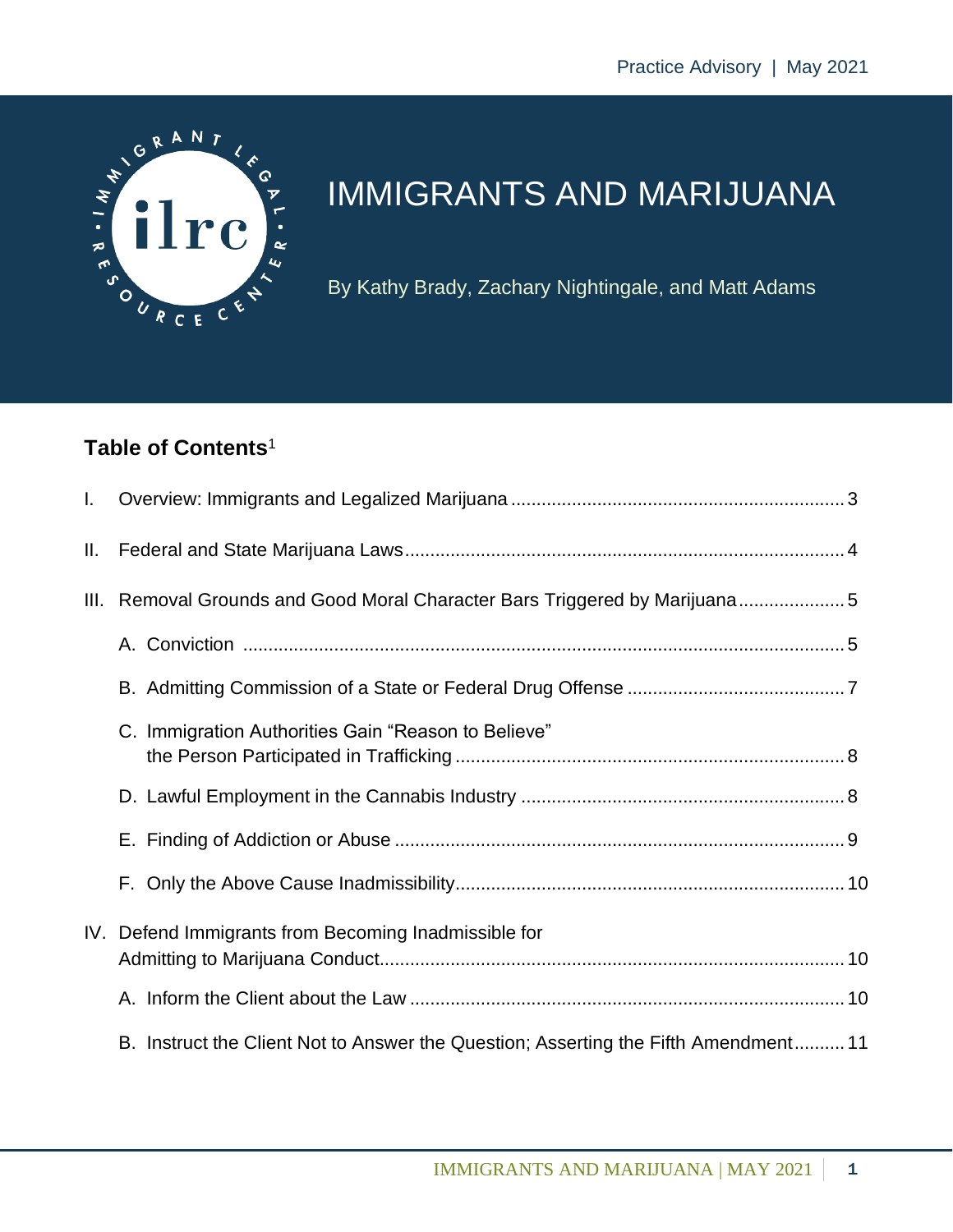# **Table of Contents (Cont'd)**

| C. Argue that a Prior Statement by the Client Was Not a Qualifying "Admission" 12 |  |  |
|-----------------------------------------------------------------------------------|--|--|
|                                                                                   |  |  |

| 1. Voluntary Admission of Facts that Constitute the Elements of an Offense, |
|-----------------------------------------------------------------------------|
| After the Official Has Explained the Elements.                              |

- 2. Exception: Conduct Charged in Criminal Court If Result was Less Than a **Conviction**
- 3. Exception: Admission of Conduct Committed While a Minor

| D. Removal Proceedings: LPR Cancellation of Removal                            |  |
|--------------------------------------------------------------------------------|--|
| VI. Is Your State Definition of Marijuana Broader than the Federal Definition, |  |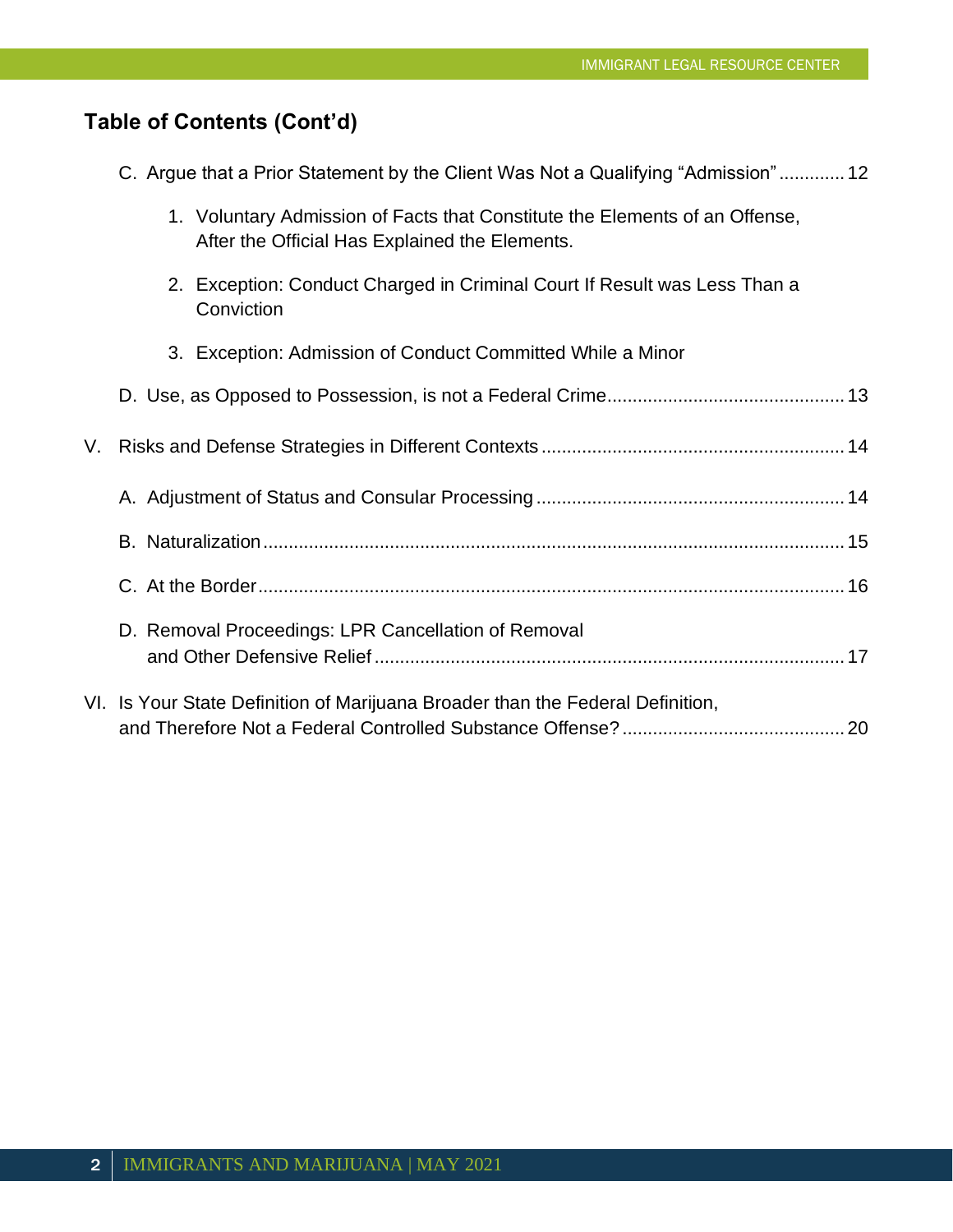## **I. Overview: Immigrants and Legalized Marijuana**

As of May 2021, 36 states<sup>2</sup> and the District of Columbia have legalized medical marijuana. Of these, 18 states<sup>3</sup> and the District of Columbia also have legalized recreational marijuana for adults. Noncitizens residing in these states may reasonably think that using "legal" marijuana in accordance with state law will not hurt their immigration status, or their prospects for getting lawful status. Unfortunately, that is wrong. For immigration purposes, it is federal law that controls, and it remains a federal offense to possess marijuana.

In particular, a noncitizen who admits to an immigration official that they possessed marijuana can be found inadmissible, denied entry into the United States, or have their application for lawful status or naturalization denied. Depending on the circumstances, it can make a lawful permanent resident deportable. This is true even if the conduct was permitted under state law, the person never was convicted of a crime, and the conduct took place in their own home.

State laws legalizing marijuana provide many benefits, but unfortunately, they also are a trap for unwary immigrants. Believing that they have done nothing wrong, immigrants may readily admit to officials that they possessed marijuana. In some states, such as Washington, ICE, CIS, and/or CBP agents have aggressively asked noncitizens if they ever have possessed marijuana, in an attempt to find people inadmissible. In other states, such as California, CIS does not appear to be doing this, although CBP officials at border and internal checkpoints are.

This Advisory will review the laws and key defense strategies. The very best strategy is to educate noncitizens ahead of time – individually with clients, and also with the community. Advocates can distribute community flyers, talk to local groups, share information through ethnic media including newspapers, radio and television, reach out to past clients, and employ other strategies. The message is simple: Immigration law treats any marijuana-related activity as a crime, with harsh immigration penalties, even if it is permitted under state law.

The advice is:

- Stay away from marijuana until you are a U.S. citizen.
- If you truly need medical marijuana, get a legal consult.
- Do not carry marijuana, a medical marijuana card, or marijuana stickers, t-shirts, etc. Remove any text or photos relating to marijuana from your social media and phone.
- If you have used marijuana, or worked in the industry, get a legal consult before leaving the United States or applying for naturalization or immigration status.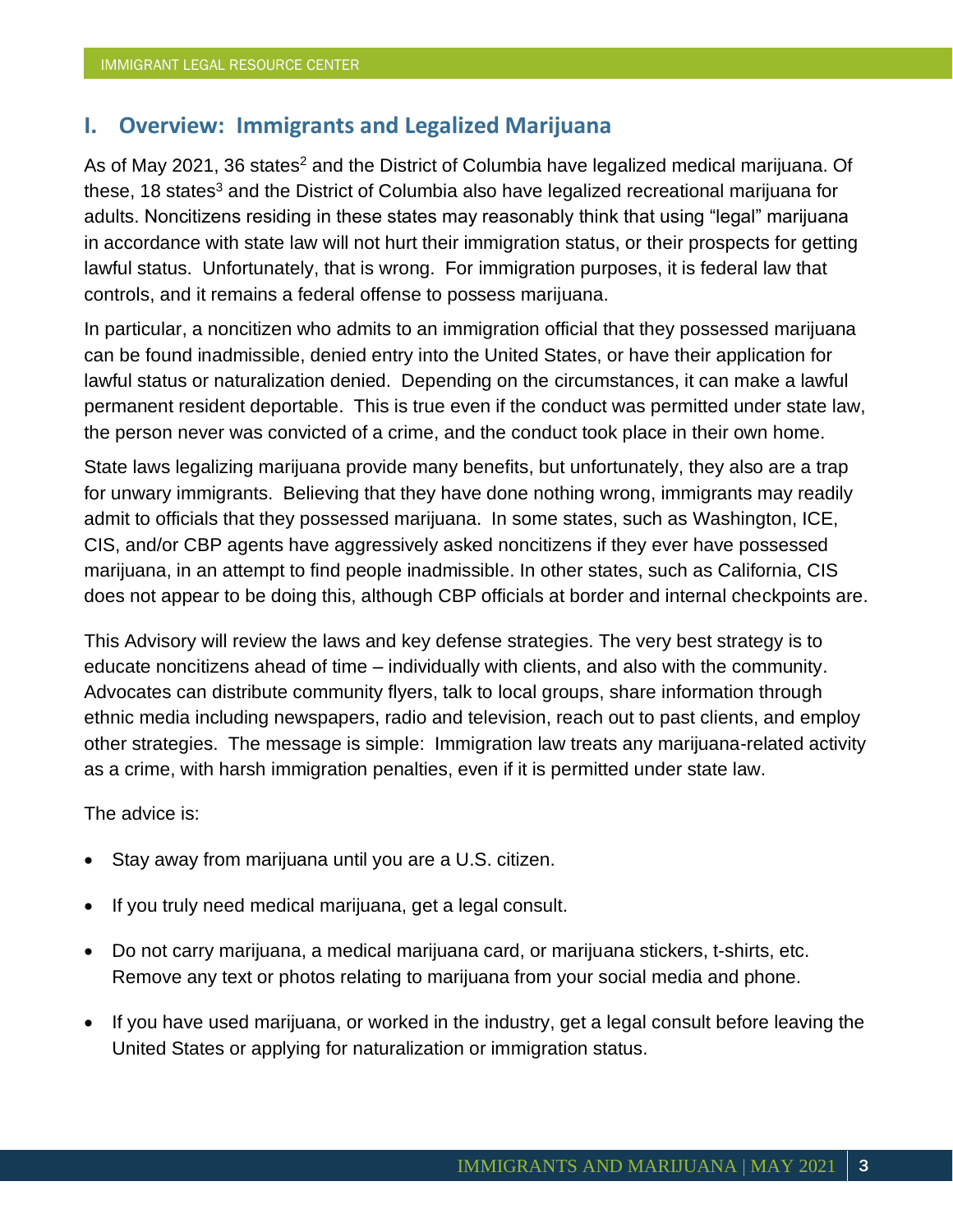• Never discuss conduct involving marijuana with immigration, border, consular, or law enforcement authorities -- unless your immigration attorney has advised that this is safe.

This advisory uses the terms "cannabis," "marijuana" and "marihuana" interchangeably, since different statutes use different terms although they all refer to the same plant. Note, however, that state and federal definitions can differ regarding which *parts* of the plant they include. The federal definition of "marihuana" excludes hemp and mature stalks, whereas some state definitions include one or both of these. The difference may support an immigration defense. See Part VI, below.

**Possible Changes in Federal Law.** As of May 2021, there is some possibility that this year Congress will remove marijuana from federal drug schedules. That would prevent new conduct and convictions relating to marijuana from being an immigration problem, because marijuana would no longer be a federally-defined controlled substance. Congress also could include retroactive provisions to protect immigrants with past conduct or convictions relating to marijuana. In 2020, the House passed the MORE Act, including these provisions, and a similar bill is being introduced in the Senate. In light of this, if there is no better option for a case, consider the "wait, litigate, vacate" options. Wait to file a problematic affirmative case until we have more information; keep litigating valid claims in an already existing case, which also will keep it alive in case there is change in the law; and use this time to investigate obtaining a vacatur based on legal error, to eliminate a conviction for immigration purposes.

## **II. Federal and State Marijuana Laws**

State laws that legalize marijuana fall into two categories. State *medical* marijuana laws typically require the person to have a doctor's order. They permit buying, owning, using, and often growing a small amount of marijuana, but do not permit giving away, selling (without a license), or other conduct. State *recreational* marijuana laws don't require a doctor's order, but do require the person to be an adult. With some restrictions, they may permit buying, owning, using, growing, and giving away a small amount of marijuana, but not selling (without a license) or other conduct. States may also license businesses and other entities, and their employees, to engage in regulated commerce involving marijuana.

In contrast, federal law has no marijuana exceptions for medical or other use. It is a federal offense to possess, give away, sell, cultivate, import or export marijuana. This includes any activity, commercial or otherwise, involving *almost* any part (see Part VI, below) or derivative of the plant. However, using or being under the influence of a controlled substance, and possessing paraphernalia, are *not* federal offenses (see Part IV.D, below).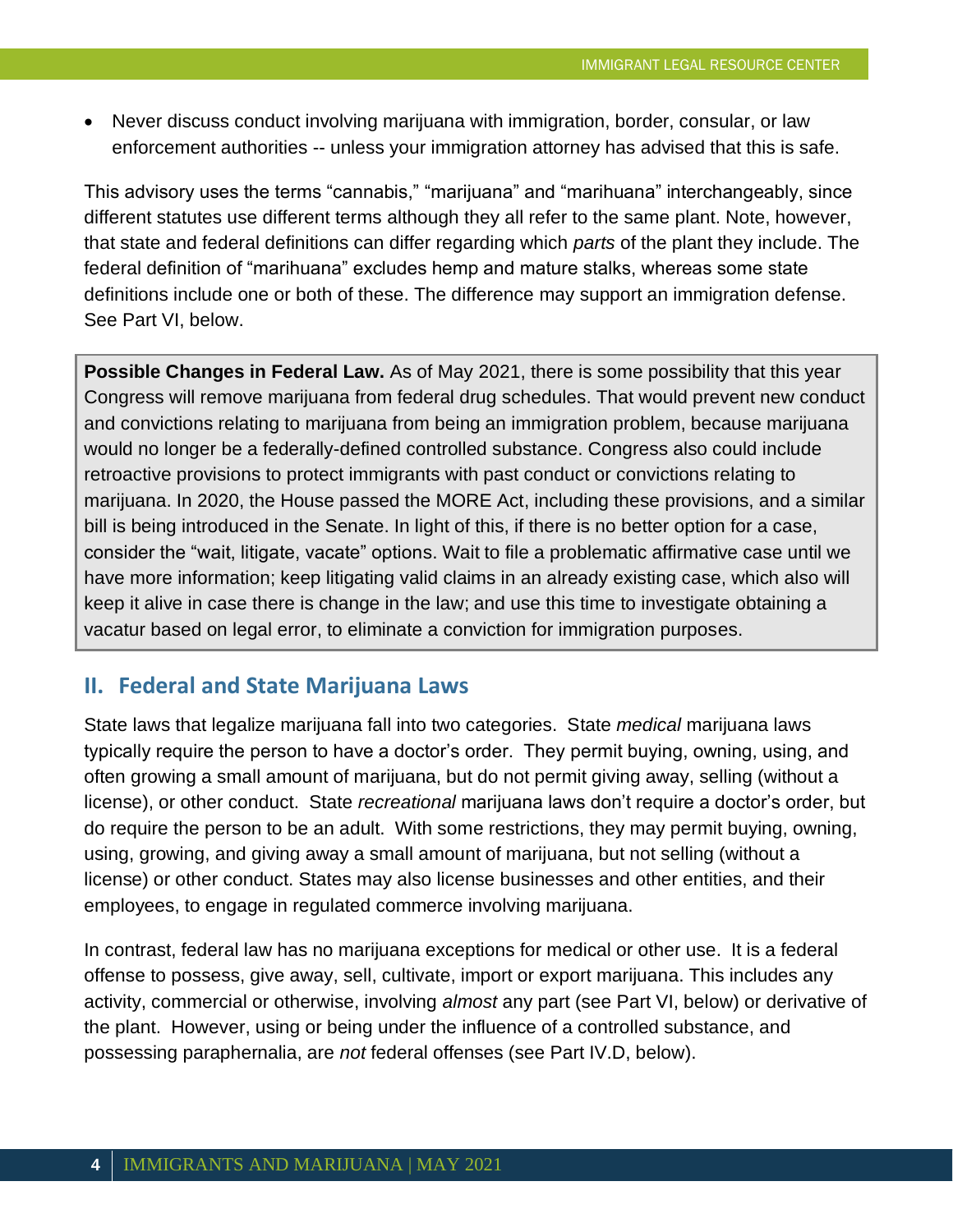One does not need to be on federal property or travel between states to be guilty of a federal drug crime. The Supreme Court held that even growing and using a marijuana plant at home for medical purposes, in accordance with state law, is an activity that is regulated by federal law because it may affect interstate commerce. $4$  This is why even conduct like lawfully (under state law) possessing a small amount of marijuana within one's own home is a federal drug offense.

Despite the fact that possession of marijuana for personal use is a federal crime, there have been few recent federal criminal prosecutions for such conduct. Since 2014, Congress has passed appropriations riders that bar the Department of Justice from using any federal funds to bring criminal prosecutions based on conduct that is permitted by state medical marijuana laws. This funding prohibition effectively bars federal prosecution. See discussion in *U.S. v. McIntosh*, 833 F.3d 1163, 1169-70 (9th Cir. 2016). This rider must be continually renewed in various budget bills. It likely will be renewed in 2021, and possibly expanded to include state recreational laws, not just medical.

Significantly, the appropriations rider does not prohibit Department of Homeland Security from imposing *severe penalties under civil immigration law* on those who have used medical or recreational marijuana in accordance with state law. Noncitizens who formally admit to using medical or recreational marijuana in accordance with state law, and even those who merely have worked in the industry, can be found "inadmissible" under immigration laws. See next section.

# **III. Removal Grounds and Good Moral Character Bars Triggered by Marijuana**

# **A. Conviction Can Make a Noncitizen Deportable, Inadmissible, Temporarily Barred from Establishing Good Moral Character, and/or an Aggravated Felon**

A conviction relating to marijuana (as it is federally defined) can have serious immigration consequences.

- A conviction relating to marijuana can cause deportability under the controlled substance ground. There is one exception: one or more convictions that arise from a single incident involving possession of 30 grams or less for personal use, or certain closely related offenses, does not cause deportability.<sup>5</sup>
- The conviction can cause inadmissibility under the controlled substance ground. There is no 30-grams exception.<sup>6</sup>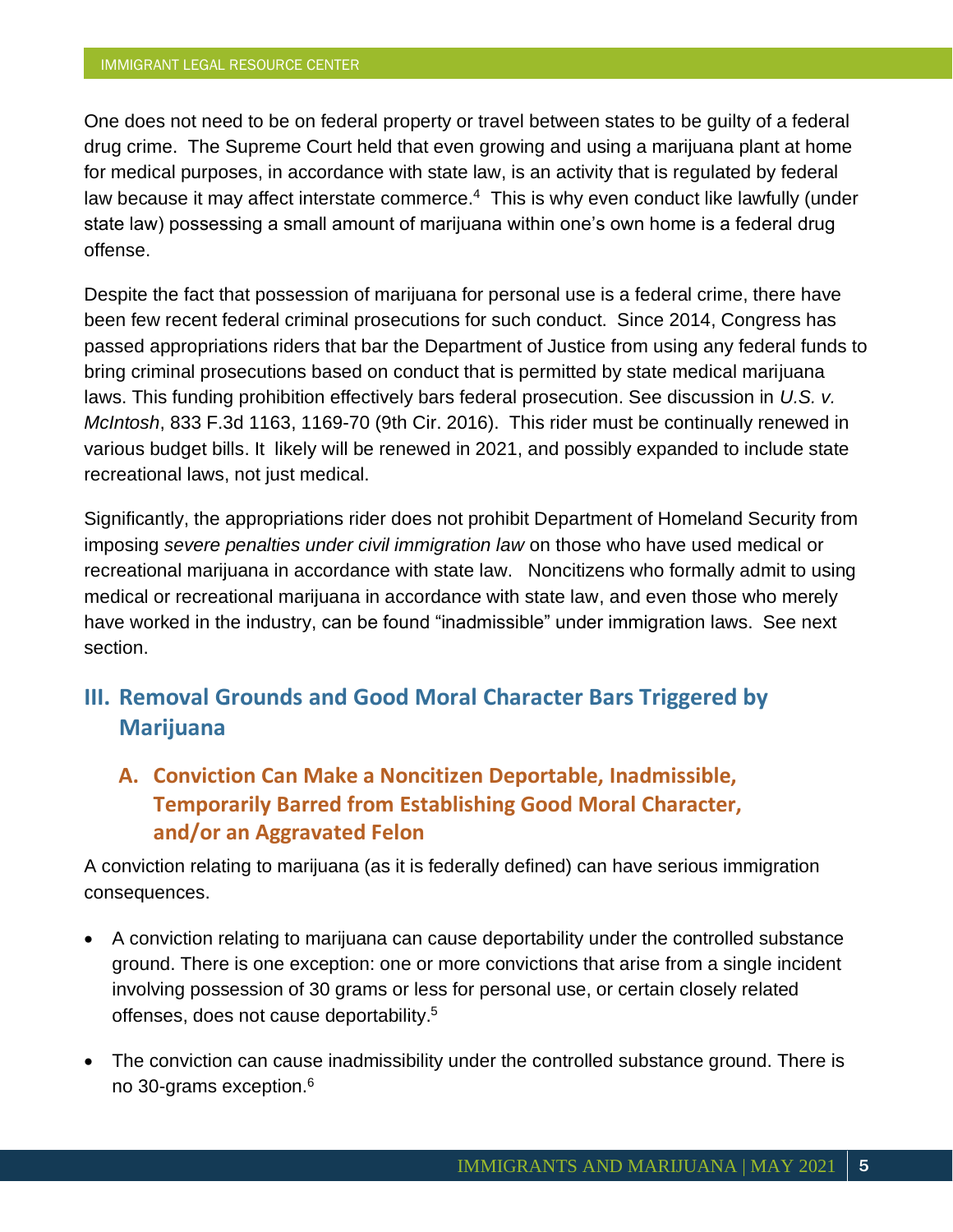- $\checkmark$  A lawful permanent resident who is convicted of possessing 30 grams or less of marijuana is not deportable, but is inadmissible. They are safe if they remain in the United States, but if they travel abroad, upon their return they can be found to be seeking a new admission at the border under INA  $\S$  101(a)(13)(C)(v) and found inadmissible under INA § 212(a)(2). They can be excluded unless they qualify for and are granted some waiver or relief. If instead they are mistakenly allowed to reenter the United States without this procedure, they can be charged with being deportable for having been inadmissible at last entry under INA § 237(a)(1). Always check for travel if a permanent resident has been convicted of a marijuana offense.
- Under INA § 101(f)(3), a person cannot establish good moral character (GMC) if, during the time for which GMC must be shown, they fit the description in the controlled substance inadmissibility ground. In that case they may begin a new GMC period as of the date that they *committed* the offense that later they were convicted of (or admitted). This is a temporary or "conditional" rather than a permanent bar to establishing GMC; a new period of GMC can begin to accrue after the date the offense was committed. Unlike the controlled substance inadmissibility ground, the GMC bar does provide an exception for a single offense of simple possession of 30 grams or less of marijuana.
- A "drug trafficking" aggravated felony includes a conviction relating to trafficking as that is generally defined (e.g., sale, possession for sale of marijuana), as well as conviction of certain federal drug felonies and analogous state offenses. INA § 101(a)(43)(B). The latter includes, e.g., conviction of cultivation or manufacture, including growing a small amount of marijuana for one's own use.<sup>7</sup> Conviction for distribution without remuneration of (giving away) a controlled substance is an aggravated felony as a federal analogue, except this does *not* apply to giving away a "small amount" of marijuana. That offense is punished as a misdemeanor under federal law, and so it is not an aggravated felony as a federal analogue.<sup>8</sup>
- Generally, the BIA has held that sale and even giving away a controlled substance is a crime involving moral turpitude.<sup>9</sup> However, given that 36 states have legalized sale of recreational and/or medical marijuana, advocates should push back against charges that sale or giving away marijuana is a crime involving moral turpitude.

*Convictions and Post-Conviction Relief*. Federal immigration law has its own standard for evaluating when a criminal court disposition is a "conviction." For example, the term conviction does not include juvenile delinquency adjudications or, according to the BIA, a conviction that is on direct appeal of right, but it does include most diversion programs that require a guilty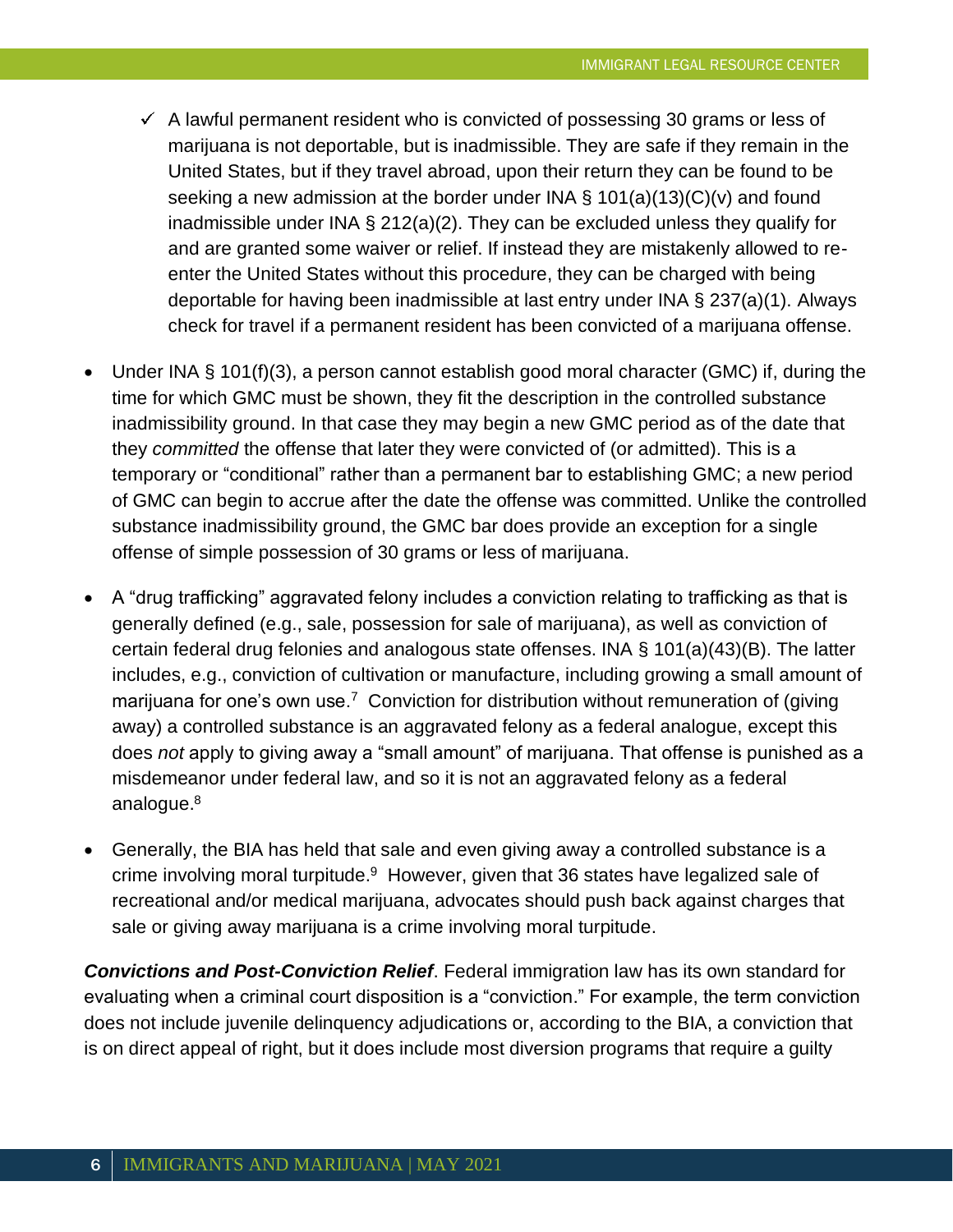plea, even if no conviction is found to exist under state law.<sup>10</sup> See INA § 101(a)(48)(A) and ILRC resources.<sup>11</sup>

Once a conviction exists, it can be eliminated for immigration purposes only by a criminal court order vacating it *based on legal or procedural error*. <sup>12</sup> The two exceptions to this rule are that convictions for purposes of DACA, and, in the Ninth Circuit only, certain minor drug convictions from on or before July 14, 2011, may be eliminated by rehabilitative relief (which immigration authorities may call "expungements") that are based not on error but on, e.g., completing probation or other conditions.<sup>13</sup>

The fact that a state later legalizes conduct involving marijuana does not mean that the person no longer has a prior state conviction for that conduct. Some states now provide ways to eliminate prior marijuana convictions, and even arrange for mass expungements or sealings of records. However, immigration authorities are likely to not give effect to these dispositions, unless they are based on a finding of legal or procedural error. The ILRC is available to advise immigration groups and state policymakers on how to try to make such changes benefit all state residents, including noncitizens.<sup>14</sup>

## **B. Inadmissible for Admitting Commission of a State or Federal Drug Offense; Conditional Bar to Establishing Good Moral Character**

Unlike the deportation ground, the controlled substance inadmissibility ground is triggered by a conviction, or an *admission* of conduct without a conviction. INA § 212(a)(2)(A)(i)(II). The admission also is a conditional bar to establishing good moral character (GMC) under INA § 101(f)(3). The GMC period stops as of the date of the latest conduct to which the person admitted. (See further description of good moral character in Part A, above).

A danger posed by state-legalized marijuana is that immigrants have every reason to believe that possessing marijuana is entirely legal. They may be surrounded by billboards and bus signs advertising home delivery. They may try "legal" marijuana when they would not have used an "illegal" drug. They may wrongly believe that it is safe to disclose this "lawful" conduct to federal officials; in some cases, they are trapped by aggressive USCIS or border official questioning. Part IV of this Advisory will discuss how to defend against this. Significantly, the person's verbal statement will not cause inadmissibility as an "admission" unless it meets certain requirements – for example, the person must have voluntarily admitted all of the elements of the offense, after they were explained. A discretionary waiver under INA § 212(h) may be available to the person, but only if they admitted to a single instance involving 30 grams or less of marijuana.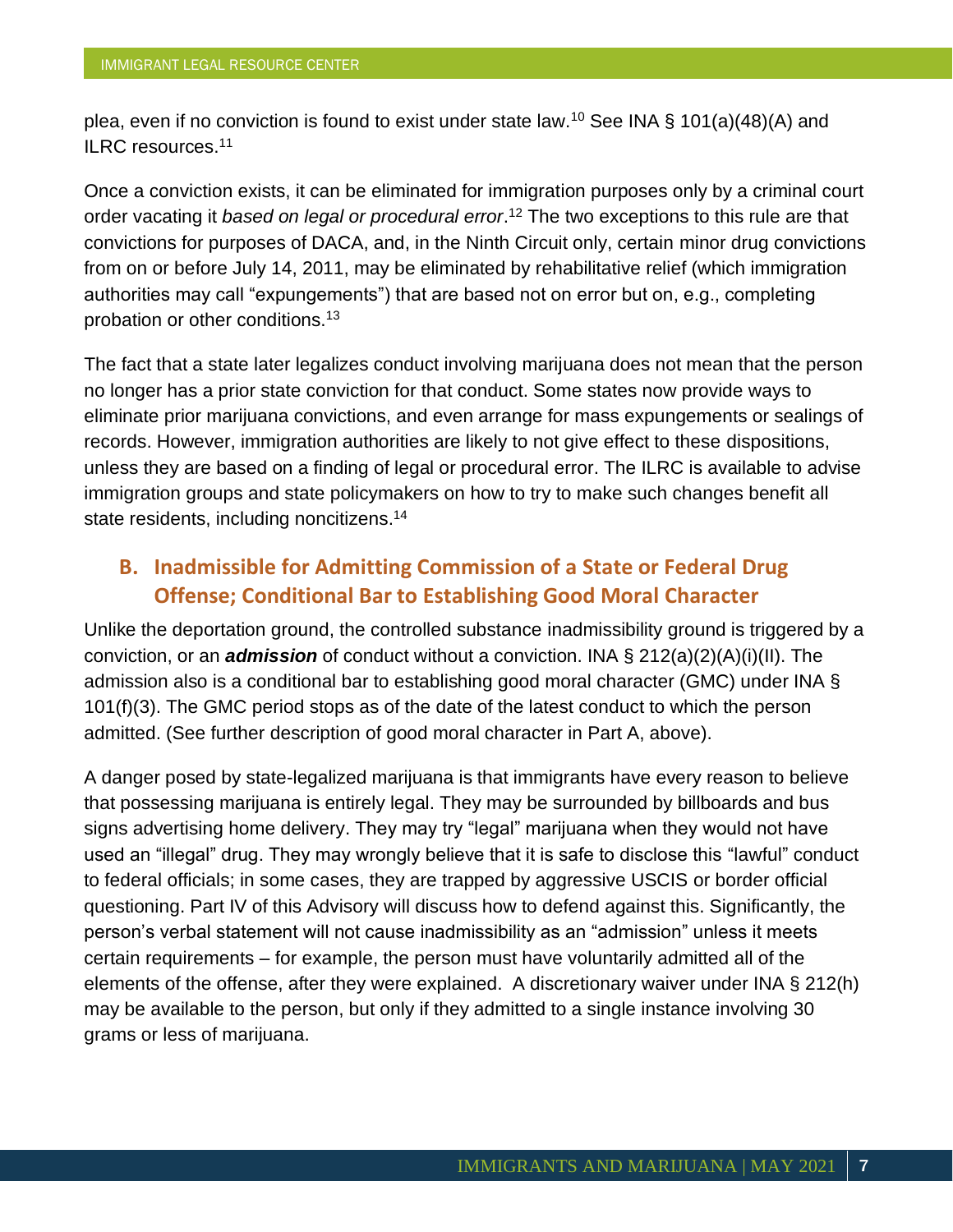A formal admission might not be required to be a basis for denying naturalization. According to the *USCIS Policy Manual*, admission of conduct (and employment in the industry, see below) is a bar to establishing good moral character required for naturalization, even if it is legal under state law. While the Policy Manual acknowledges that a qualifying conviction or admission is required for a conditional bar, it also provides that "*even if an applicant does not have a conviction or make a valid admission to a marijuana-related offense, he or she may be unable to meet the burden of proof to show that he or she has not committed such an offense."* This appears to assert that to establish good moral character, one must establish lack of conduct involving marijuana. See Policy Manual, [Volume 12, Chapter 5,](https://www.uscis.gov/policy-manual/volume-12-part-f-chapter-5) Part C.2, "Conditional GMC Bar Applies Regardless of State Law Decriminalizing Marijuana." (2019).

# **C. Inadmissible if Immigration Authorities Gain "Reason to Believe" the Person Participated in Trafficking; Conditional Bar to Establishing Good Moral Character**

A noncitizen is inadmissible if they have participated in, aided, abetted, etc. the trafficking of a federally-defined controlled substance such as marijuana. Here, trafficking means for some commercial purpose, not sharing for free. A noncitizen also is inadmissible if within the last five years they have benefitted from such trafficking by an inadmissible spouse or parent. INA §  $212(a)(2)(C)$ . This also is a "conditional" bar to establishing good moral character. INA §  $101(f)(3)$ .

This ground is not triggered by possession, use, growing for personal use, or sharing for free. It is triggered by the appropriate DHS or DOJ officials obtaining sufficient, reliable, probative evidence to support a conclusion that the person has engaged in trafficking.<sup>15</sup>

# **D. Inadmissible, Barred from Establishing Good Moral Character, Due to Lawful Employment in the Cannabis Industry**

Cannabis is a boom industry. As *Forbes* noted, "For cannabis, 2020 was a breakout year. Legal sales across the U.S. …. hit a record of \$17.5 billion, a 46% increase from 2019." The industry predicts that by 2026 the legal U.S. cannabis market will reach \$41 billion per year.<sup>16</sup>

The industry has achieved this while technically operating in violation of federal law. At the same time, federal authorities have focused on punishing the industry's lawful noncitizen workers, people with permanent residence or employment authorization who work legally (under state law) and pay state and federal income taxes on their wages. This was a USCIS focus even before the Trump administration, although they made it worse and more official. Employment in the legitimate cannabis industry can result in the following penalties: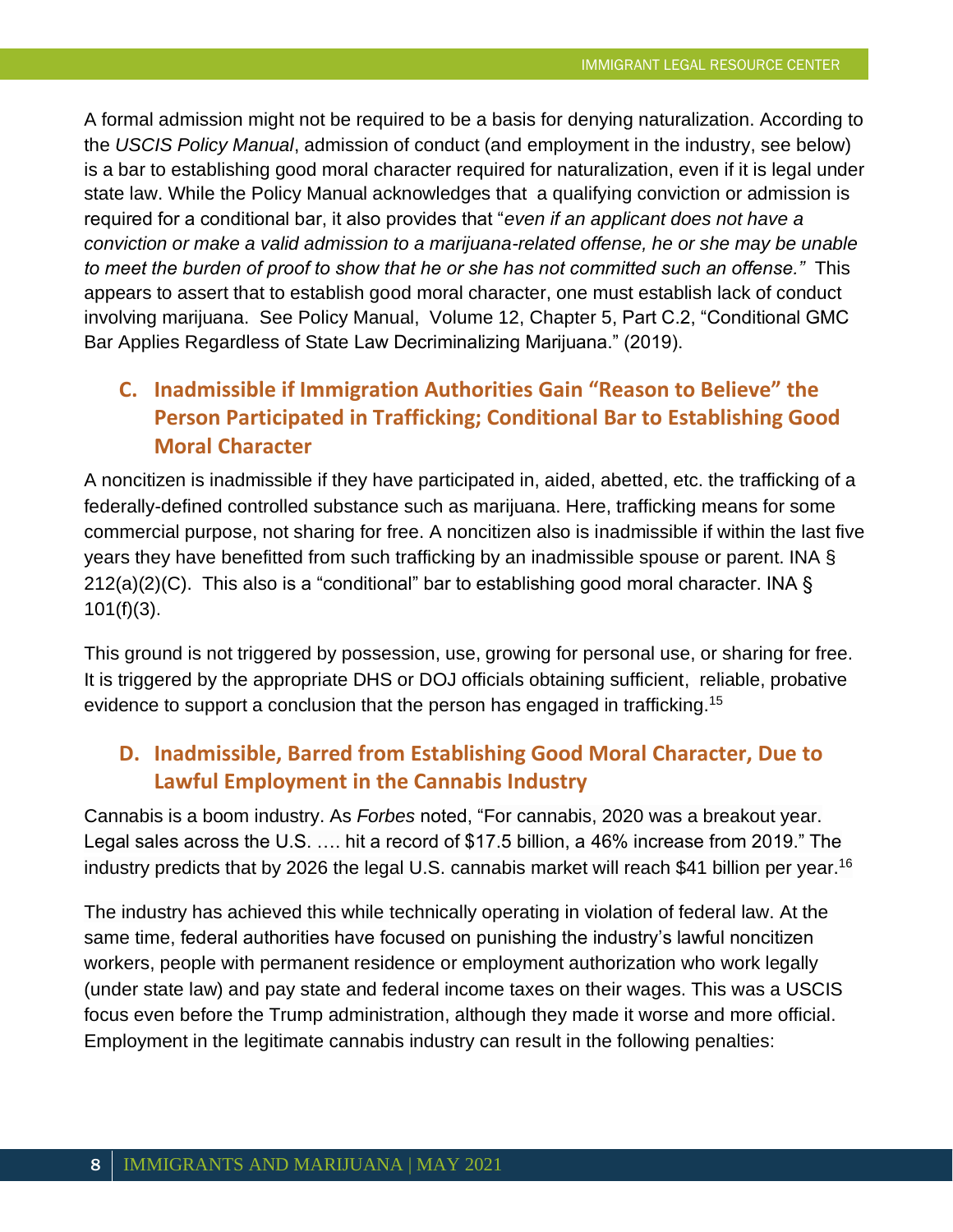- $\checkmark$  Inadmissible because the government has reason to believe the person participates in drug trafficking, INA § 212(a)(2)(C); see above. The assertion is that, because the company's goal is to sell a controlled substance, employment provides reason to believe that any employee – even one with no contact with marijuana – aids and abets trafficking.
- $\checkmark$  Inadmissible for admitting a controlled substance offense, such as handling or preparing marijuana. INA § 212(a)(2)(I)(ii)
- $\checkmark$  According to the *Foreign Affairs Manual* (FAM), inadmissible under the national security/terrorism ground provisions, INA § 212(a)(3)(A)(ii), if the person is "traveling to the United States solely, principally, or incidentally to engage in 'any other unlawful activity.'" Intent to engage with the cannabis industry is listed as a qualifying unlawful activity. See 9 FAM 302.5-4(a) and [302.5-4\(b\)\(4\)](https://fam.state.gov/fam/09FAM/09FAM030205.html#M302_5_4_B_4) (added in 2020).
- $\checkmark$  According to the *USCIS Policy Manual*, employment in the industry (like admission of conduct) is a bar to establishing good moral character required for naturalization, even if it is legal under state law. See Policy Manual, [Volume 12, Chapter 5,](https://www.uscis.gov/policy-manual/volume-12-part-f-chapter-5) Part C.2, "Conditional GMC Bar Applies Regardless of State Law Decriminalizing Marijuana." (2019). Well before the *Policy Manual* section was published in 2019, there were instances in multiple states of N-400 denials based on employment in the industry.

Practice strategy: In creating the list of employers required in I-485 and N-400 forms, some applicants identify a cannabis-related business by its initials, while providing its full address and phone number.

## **E. Inadmissible and Deportable for a Finding of Addiction or Abuse**

Even without a conviction, a finding of addiction to or abuse of any federally-defined controlled substance, including marijuana, is a basis for inadmissibility if the condition is current, which is often applied to mean any use in the past year. Addiction or abuse is also a ground of deportability if it occurred at any time since admission, although this is so rarely used that there are no guidelines or legal interpretations of what it means. In particular, persons going through consular processing should be warned that the doctor and officer may question them, and the doctor may give them a urine test to detect marijuana.

A finding of inadmissibility for being an abuser can be cured by waiting a year without use, so in that way it is much better than making a formal admission to having possession marijuana, which like other removal grounds is permanent unless it is waived.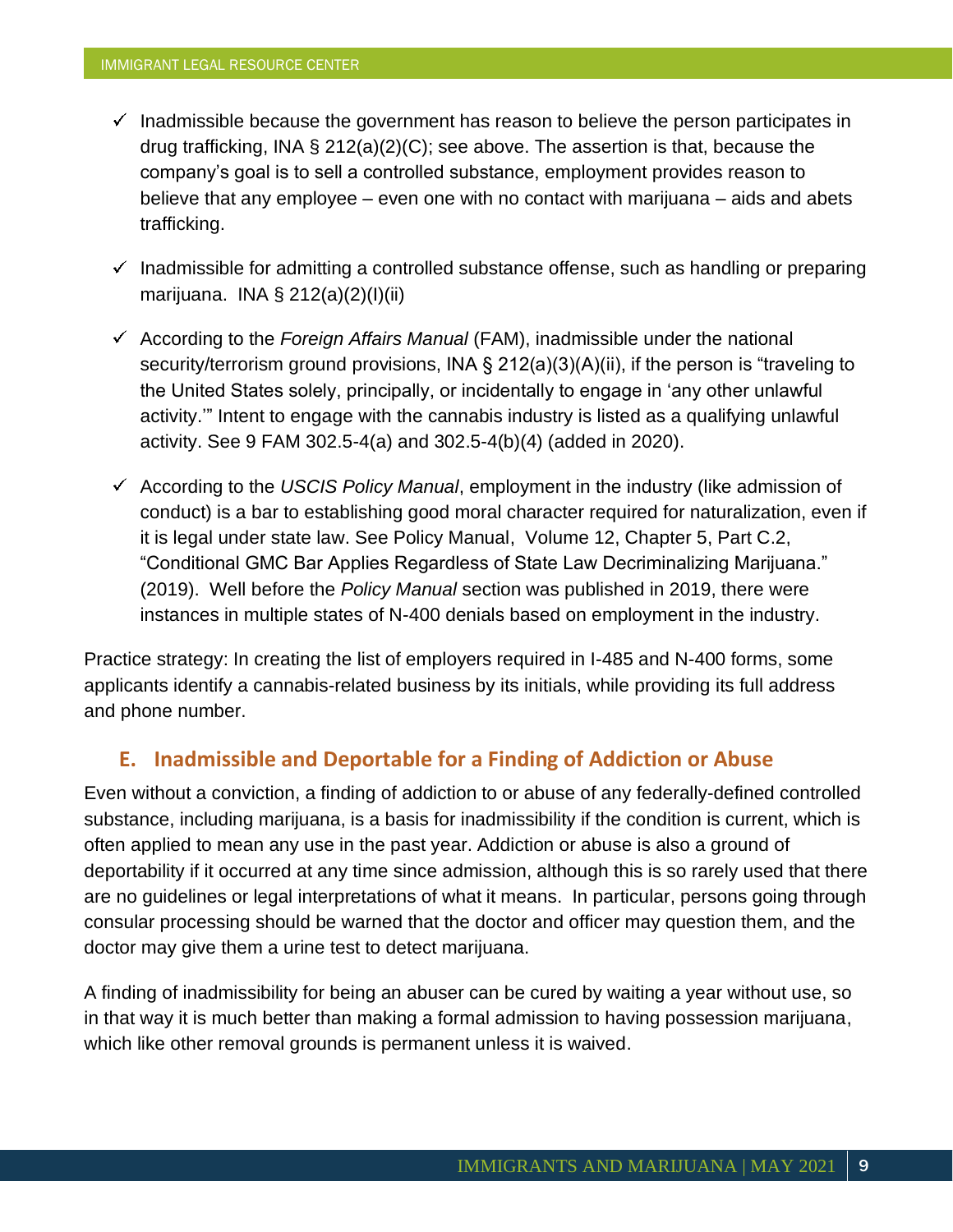# **F. The** *Fact* **that One Possessed Marijuana, or Evidence Showing This, Does Not Cause Inadmissibility. That Requires a Conviction, Admission, Reason to Believe Trafficking, Finding of Abuse or Addiction, or Employment in the Industry**

It is good to remember this distinction when considering some of the defense strategies discussed below. The *fact* that one has possessed marijuana is not a basis for inadmissibility, absent a conviction or admission. There may be some instances where we refuse to let the client make a formal admission, which could make them inadmissible, but make it clear that we do not oppose the adjudicator concluding that they in fact used the substance: that fact does not make them inadmissible, although it might or might not be a negative discretionary factor. Note other substantive defenses discussed below. For example, being under the influence of marijuana is not a federal offense, although possession is. Arguably, an admission to "sharing" a cigarette being passed around does not trigger inadmissibility, because it is not a crime under federal or (where legalized) state law. Also, it is possible that your state's definition of marijuana Is overbroad and indivisible compared to the federal definition. See Parts IV, VI, below.

# **IV. Defend Immigrants from Becoming Inadmissible for Admitting to Marijuana Conduct**

Legal admissions of conduct can occur in many circumstances: at the border, before USCIS at an interview or in a written application, when confronted by ICE or the police, at a consular or visa medical interview, or on the stand in removal proceedings. In all of these contexts, immigrants must be knowledgeable and prepared for questions about marijuana use. This section will review some key risks and defenses.

## **A. Inform the Client about the Law**

Education is the very best defense. Noncitizens should be warned that possessing marijuana is treated as a federal crime, as described above, even if it is permitted under the law of their state. People who have a medical need for marijuana should be referred for legal and medical assistance, to see what options are available to provide for their health and their immigration status. For example, permanent residents are not harmed by admitting use of medical marijuana, unless they need to travel outside the United States or to apply for naturalization. (This is assuming that federal authorities continue to not criminally prosecute persons who use medical marijuana in compliance with state law. See Part II, above.)

Noncitizens must be warned about what will happen if they have used marijuana (or worked in the industry) and they discuss this with any DHS or DOS employee, or with a doctor at a medical visa interview.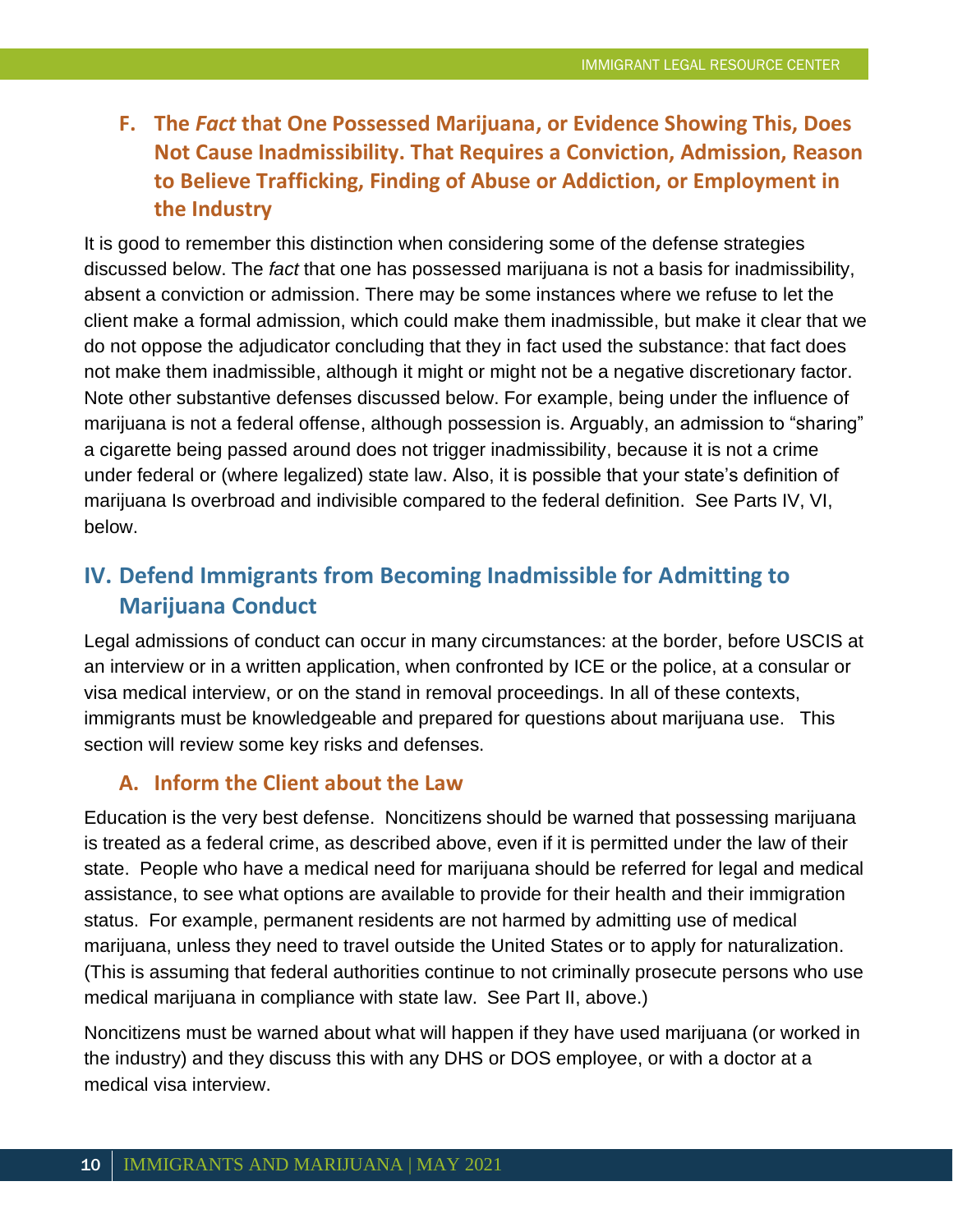In private office consultations, group-processing contexts, and other "know-your-rights" contexts, *advocates should carefully explain the immigration penalties that could apply if people admit to having possessed/used/worked with marijuana*, *before they permit the clients to respond to questions or complete drafts of forms.*

For example, the advocate might say, "Before we begin, I want to let you know that a noncitizen who admits possessing *any* controlled substance can be found inadmissible. When I say *any* controlled substance, this includes marijuana. Even though marijuana is legal under our state law, it still is listed as a controlled substance under federal law, and federal law is what applies to immigration applications. For immigration purposes, admitting to using marijuana will be treated exactly like admitting to using heroin. The application for will be denied. Do you have any questions about this? If it makes it easier, we can have a discussion about a friend and any questions you think they might have." In group processing settings, if people have questions, speak with each person privately, one on one.

# **B. Instruct the Client Not to Answer the Question; Asserting the Fifth Amendment**

Each case requires an individual analysis, but there are very few instances when it is advisable to admit to having possessed marijuana. If a noncitizen is applying for admission at the border, adjustment of status, or other relief for which they must affirmatively show their eligibility, and they refuse to answer a question or submit requested relevant evidence, the authorities may well deny the application for failure to cooperate/prosecute. However, that may not be the worst possible outcome. This generally is better than admitting to possession or other conduct, having that information stay in their immigration record, and thereby being found permanently inadmissible under the controlled substance grounds.

Warn noncitizens that if any DHS employee or officer asks about marijuana possession or other conduct, it is best to simply decline to answer and say that you wish to speak with an attorney before answering any such questions (even if it means a denial of the benefit sought).

If the client is in a removal hearing or interview, consider whether it is best to advise them to decline to answer and to take the Fifth Amendment. The ICE attorney or USCIS officer may be trying to elicit a formal admission to what they assert is a federal drug crime, so declining to answer under the Fifth Amendment is an appropriate recourse. In immigration proceedings, a penalty for asserting the Fifth Amendment can be that the adjudicator can take the negative inference, i.e., decide that your client did use marijuana. *Matter of Guevara*, 20 I&N Dec. 238 (BIA 1991). You may want to invite the adjudicator to do that. You can stress that the applicant is not trying to hide any facts and is cooperating with the inquiry. You are simply advising the person not to make a legally disqualifying admission. Again, the *fact* that a noncitizen possessed marijuana does not trigger the controlled substance inadmissibility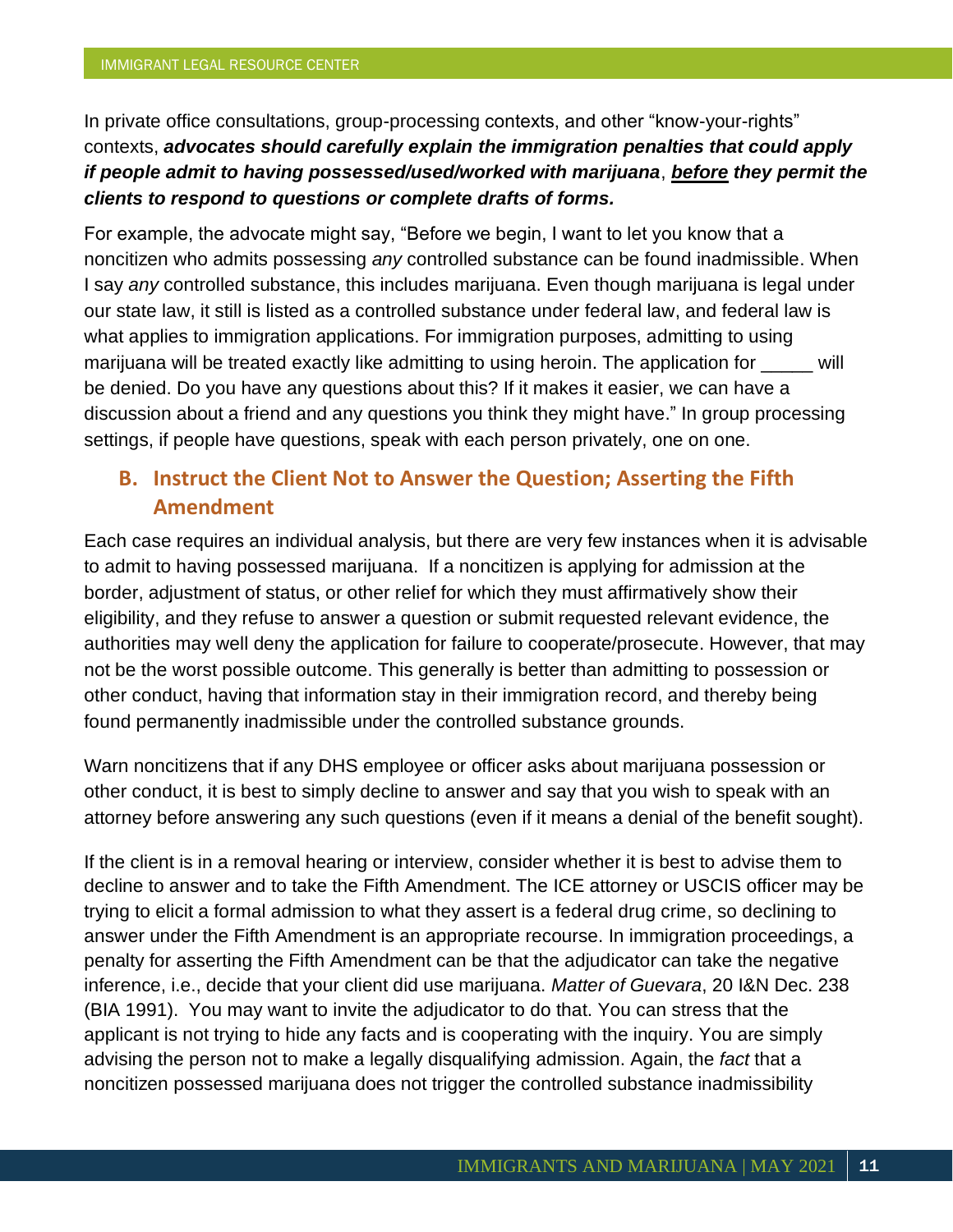ground. Under the terms of INA 212(a)(2)(A)(i), that requires a conviction or admission. The fact might be treated as a negative discretionary factor. (However, if the conduct was permitted under state law you can argue that because the person quite reasonably believed they were obeying all laws, the conduct should not be treated as a negative factor, or at least not a serious one.) If an immigration judge presses, advocates might consider whether to present evidence that the person did use marijuana (and, if applicable, that the person thought they were obeying the law). A friend or family member could provide a declaration or testimony, without the person "admitting" use.

The Fifth Amendment defense has additional strength if the government's question is a fishing expedition, with no other evidence to anchor it  $-$  for example, if there are no arrests or other evidence in your client's history to suggest that they use marijuana. Regarding the burden of proving eligibility for relief, 8 CFR 1240.8(d) provides: "The respondent shall have the burden of establishing that he or she is eligible for any requested benefit or privilege and that it should be granted in the exercise of discretion. *If the evidence indicates that one or more of the grounds for mandatory denial of the application for relief may apply*, the [noncitizen] shall have the burden of proving by a preponderance of the evidence that such grounds do not apply." (emphasis added) Without any evidence that a ground *may* apply, the applicant should not have the burden to disprove all baseless allegations that the government chooses to make.<sup>17</sup> But, depending on the case, there still may be a benefit to inviting the adjudicator to make the negative inference, as discussed above. This shows that, while the person is not willing to needlessly disqualify themselves from relief, they are willing to provide the adjudicator with all relevant requested information.

## **C. Argue That a Prior Statement by the Client Was Not a Qualifying "Admission"**

If the person already admitted possessing marijuana to the authorities, get a transcript of the encounter (through a FOIA request if necessary) and carefully review possible defenses. The statement must meet the following requirements in order to be considered a qualifying admission:<sup>18</sup>

## **1. Voluntary Admission of Facts That Constitute the Elements of an Offense, After the Official Has Explained the Elements**.

The person's admission must be free and voluntary.<sup>19</sup> The person must admit to commission of facts that constitute the elements of the offense.<sup>20</sup> The official must provide the noncitizen with an understandable definition of the elements of the offense.<sup>21</sup> But in a questionable older case, the Ninth Circuit upheld the use of an admission to a doctor at a consular medical appointment for a visa, despite the fact that the doctor did not provide this information.<sup>22</sup>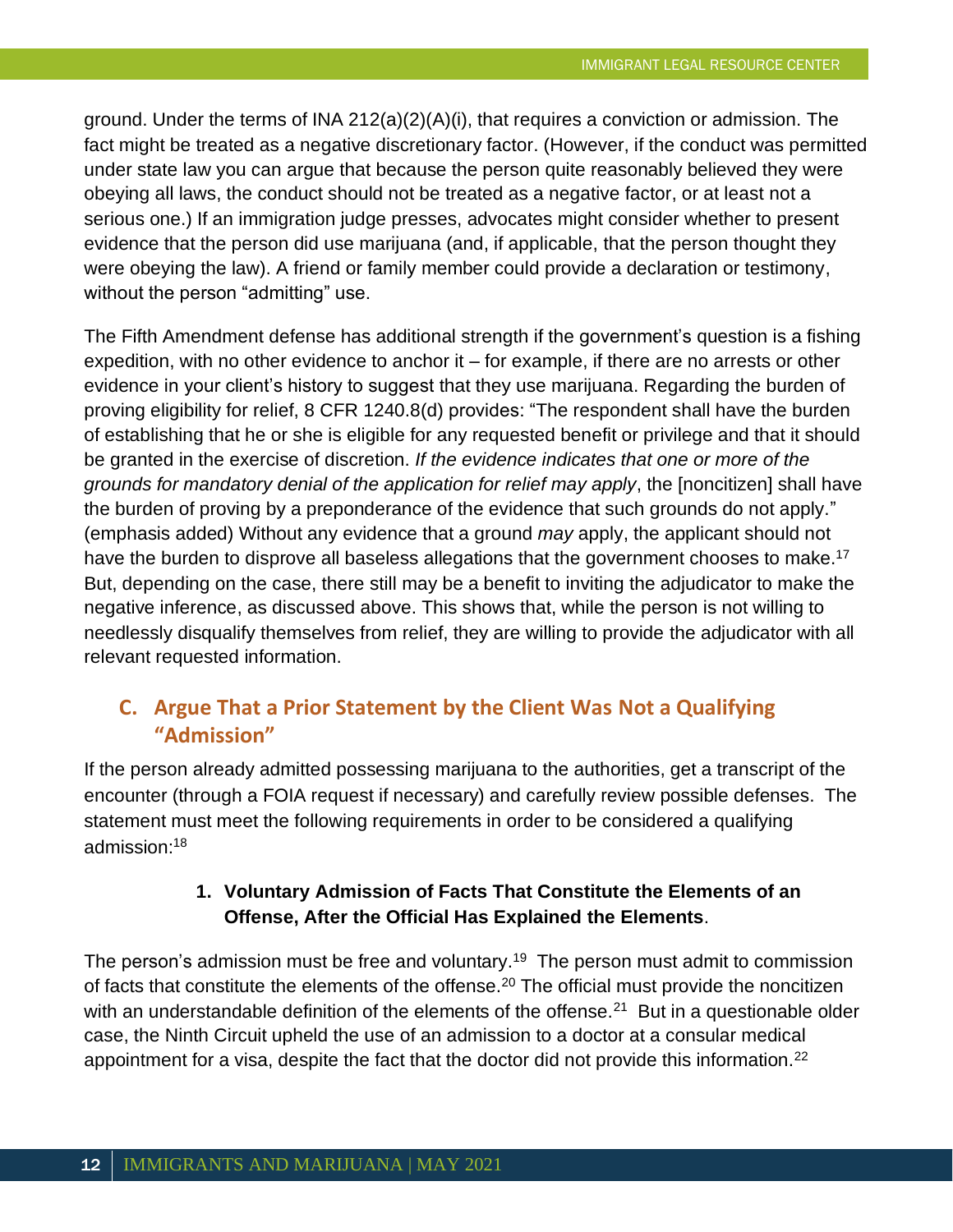The conduct admitted must be a crime under the laws of the place where it was committed. The government will argue that possession of marijuana is a federal offense if committed anywhere within the United States.<sup>23</sup>

## **2. Exception: Conduct Charged in Criminal Court If Result was Less Than a Conviction**

If a criminal court judge has heard charges relating to an incident, and the final disposition is something less than a conviction, the person is not inadmissible for admitting the conduct. The BIA has declined to find inadmissibility if the conviction later was eliminated by effective postconviction relief, or if no conviction occurred in the first place because the person completed pre-guilty plea diversion or if charges were dismissed without a guilty plea for any reason. This is true even if the defendant later admits the crime before an immigration officer or judge<sup>24</sup> (although it may be best to decline to do this).

## **3. Exception: Admission of Conduct Committed While a Minor**

An admission made by a minor, or by an adult about conduct they engaged in when they were a minor, should not trigger inadmissibility under this ground, because the admission was of committing civil juvenile delinquency, not a crime. $25$  If the person admits participating in any way in drug *trafficking* as a minor*,* however, DHS might assert that even this conduct while a juvenile triggers inadmissibility under a separate ground, by providing DHS with "reason to believe" the person participated in trafficking. The ground also applies to a person who within the last five years benefitted from a noncitizen parent's or spouse's trafficking.<sup>26</sup>

# **D. Argue That an Admission that the Person Used, Rather than Possessed, Marijuana Is Not an Admission of a Federal Controlled Substance Offense**

What if the person only admitted to using, rather than possessing, marijuana? For example, say that the client was acting in accord with state recreational marijuana law, and the only legal issue is whether they have admitted to committing a federal offense. The person might admit to experimentation, or being at a party where marijuana that they did not "own" was passed to them, or offered in vape or brownie such that the individual did not know that the substance in their possession even contained marijuana until after it was consumed.

Admitting use of marijuana could cause the person to be charged with being inadmissible, and a noncitizen should not consider it safe to admit to this, or at least without careful consultation with an expert. However, if the person has admitted this already, counsel can argue that it does not trigger the inadmissibility ground, because it was not an admission of the essential elements of a federal offense. Courts have found that using a drug or being under the influence does not contain the essential elements of the federal offense of possession.  $27$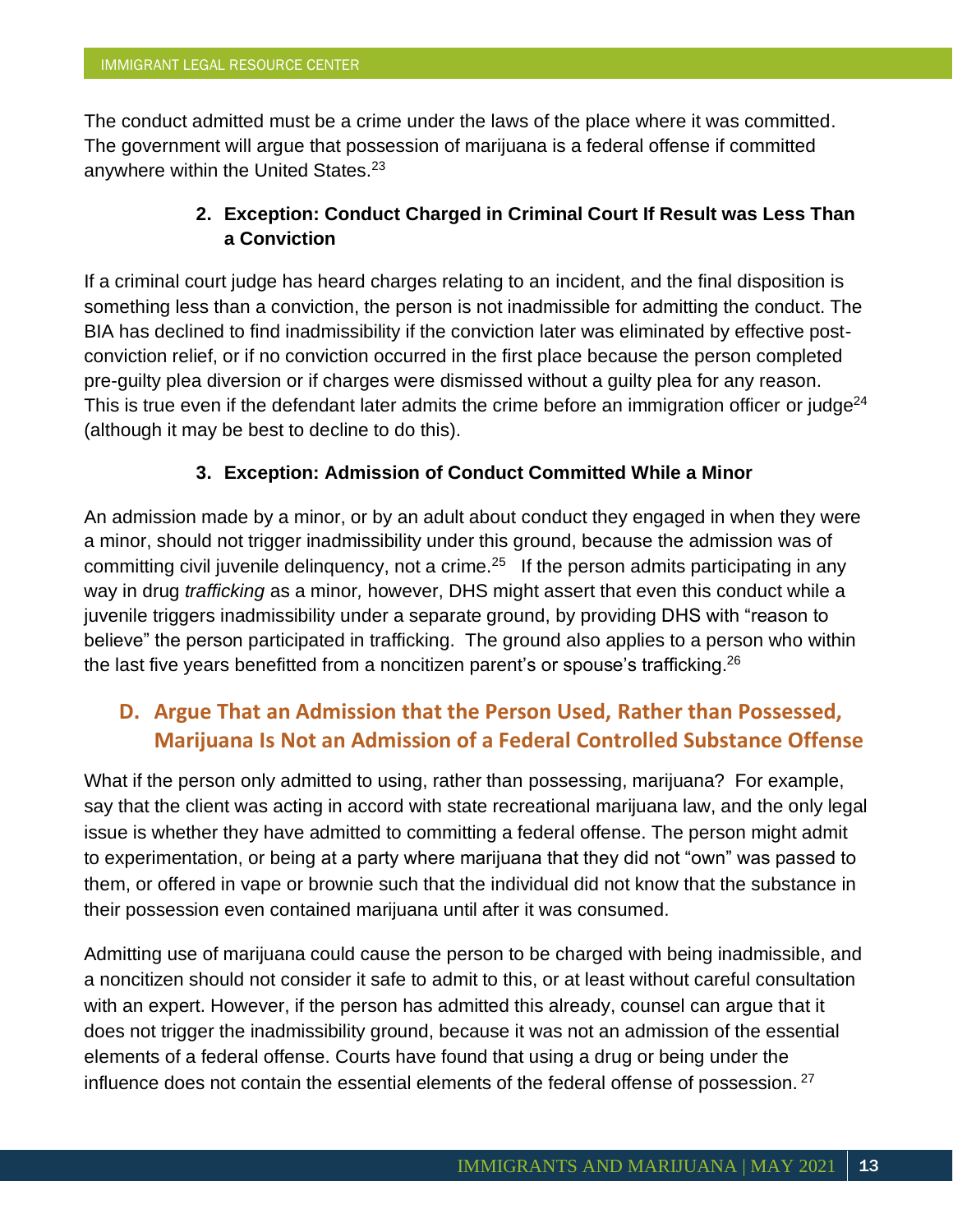Neither should admission of use shift the burden to the person to prove that they did not possess the marijuana.<sup>28</sup> Possessing drug paraphernalia also is not a federal offense, so if it is also lawful under state law, argue that admitting that conduct is not admission of a "crime" under the controlling jurisdiction and does not trigger inadmissibility.

## **V. Risks and Defense Strategies in Different Contexts**

#### **A. Adjustment of Status and Consular Processing**

An applicant for permanent resident status must prove that they are admissible. If the government asks questions such as, "Have you ever used or possessed marijuana?" or "Have you ever committed a drug offense?" then a person who has possessed or committed other conduct relating to marijuana has no good choices.

Option 1A: If they admit to having possessed marijuana in the United States, then they will be inadmissible based on having made an admission to a federal crime.

Option 1B: If they admit to having experimented/tried/used marijuana in a U.S. state where the state law does not criminalize such use, then they can argue that such activities should be adjudicated through the application of only the health grounds of inadmissibility (and not the criminal grounds), which generally provide that admissibility can be established by a finding of remission of any addiction/abuse after one year with no use.

Option 2: If they decline to answer the question, then they will not be held inadmissible based on the answer, but the application likely will be denied for failure to prosecute (and in some circumstances, a negative inference could be made). You can argue against this.

Option 3: If they respond falsely to the question by saying "no", there are potential serious consequences. For example, a *knowing* false answer to a material question such as this would cause the government to find that they are also subject to the fraud ground of inadmissibility, either at that moment, or later (should the facts become known). An *unknowing* false statement (such as one made by an applicant who honestly believed he had not committed a crime due to state law provisions) might not trigger the fraud inadmissibility but still might cause the government to later charge the individual with having obtained their residency improperly.

In some cases, a waiver for the admission may be available. If the person admits only to a one-time incident involving possession of 30 grams or less marijuana, then they may apply for an INA § 212(h) waiver of inadmissibility in a family visa petition. Other adjustment applications, for example as an asylee or refugee, have other waivers that would cover this ground.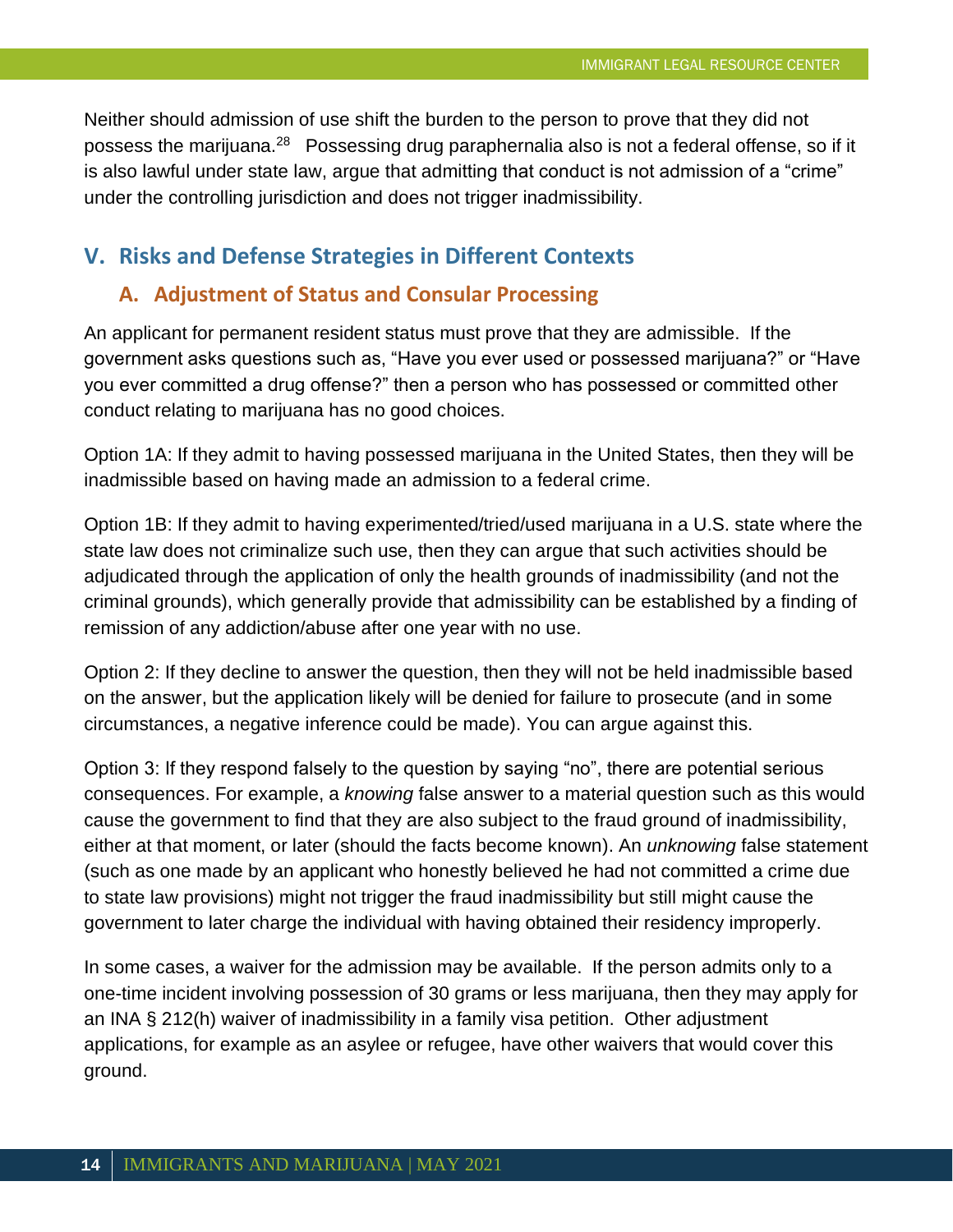In at least one questionable decision, a statement to the doctor at a visa medical exam was held to be an "admission" of committing a controlled substance offense.<sup>29</sup> (Of course, also warn the client that statements to a visa medical doctor could result in the doctor finding that the person is inadmissible as a drug abuser, or as someone who ever participated in drug trafficking.<sup>30</sup> Warn the client that in some cases, applicants are required to take a urine test for drugs.)

#### **B. Naturalization**

An applicant for naturalization must establish that they have had good moral character for a certain period of time. A person who committed conduct described in INA § 212(a)(2) during the period for which good moral character must be proved, is statutorily barred from establishing good moral character. INA § 101(f)(3).

In Washington state, where recreational marijuana has been legal since 2012, USCIS has aggressively questioned naturalization applicants about marijuana use. Some applicants readily admit to engaging in what they believe is perfectly lawful conduct. The CIS officers have held the applicants to be statutorily barred from establishing good moral character as of the date of the last admitted conduct. There, USCIS has had noncitizens sign "marijuana affidavits" to make sure that it captures a qualifying admission from naturalization and adjustment applicants.

**Example**: At her naturalization hearing in 2021, Marta admitted that she last possessed marijuana on February 2, 2018. The officer denied her application and found that she is statutorily barred from establishing her required 5 years of good moral character until at least February 3, 2023.

A qualifying admission of possessing<sup>31</sup> marijuana will make an LPR inadmissible and barred from establishing good moral character, but by itself it will not make an LPR deportable. The LPR can simply stop possessing marijuana and re-apply for naturalization after amassing a new period of good moral character. (In cases where stopping use of medical marijuana, or where delay in adjudicating the application, would cause great hardship, and it is clear that naturalization officers are asking all applicants about marijuana, counsel can consider trying to intervene with the official and to persuade them not to inquire.)

*Warning: A naturalization applicant who has admitted possessing marijuana to USCIS must not travel outside the United States.* The person may be found inadmissible. They could be found to be seeking a new admission upon return from a trip. See next section. Or if they were permitted to re-enter, they could be charged with being deportable for having been inadmissible at last entry.32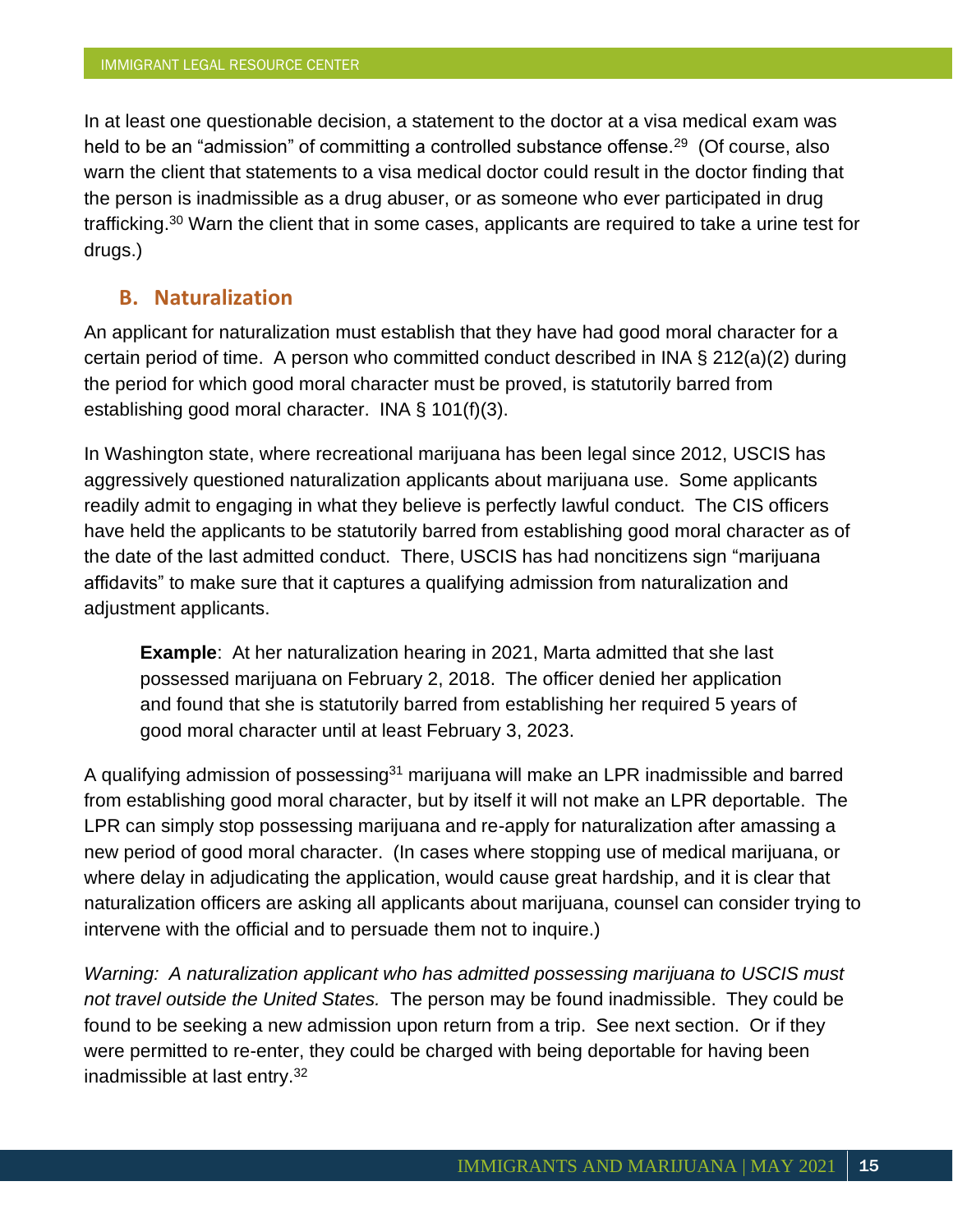*Warning: Employment in a state-sanctioned marijuana enterprise may cause the N-400 application to be denied. Further, the person might be labeled as inadmissible as a "drug trafficker," and they should not travel outside the United States until they have naturalized. The same may apply to their noncitizen spouse and/or children.* See Part III.D, above, regarding employment in the industry. Applicants who have listed such employment on the N-400 have been denied naturalization for lack of good moral character. Applicants who have been denied based on this employment should consult counsel. To naturalize, they may have two choices: either leave that job and amass a new period of good moral character, or wait and hope that the law on marijuana and immigration changes. They must *not* travel outside the U.S. after submitting the N-400. They could lose their green card, as a returning permanent resident who is inadmissible as a drug trafficker. See next section. Further, it is conceivable that their noncitizen spouse and children also would be found inadmissible under the trafficking ground. If a noncitizen is inadmissible for drug trafficking, then their spouse or children also are inadmissible if they have "benefitted" from the trafficking within the last five years and knew it came from this illicit activity. INA  $\S 212(a)(2)(C)(ii)$ .

## **C. At the Border**

**Persons who are not permanent residents**. Generally, a noncitizen applying for admission to the United States must prove that they are admissible. This includes individuals with valid visas (or on the visa waiver program) who can be subjected to questioning at the consular interview and/or again at the border. If the person declines to respond to a question about marijuana, border officials can (and likely will) simply deny them admission.

The best practice for noncitizens who have possessed marijuana, or engaged in other marijuana-related conduct, is to not travel outside the United States until they become citizens. If people do intend to travel, advise them not to bring a medical marijuana card (backpacks are searched), or have anything on their person, phone, or social media relating to marijuana (border officials may demand access to smartphones and passwords to Facebook), because these factors can lead to aggressive questioning. If questioned about marijuana, the best course is to decline to answer, even if it means the person will be refused admission. Then they should contact an attorney -- and hope for the best. This is why the safest advice is to not travel.

*Returning permanent residents.* Even for permanent residents, the safest practice is to not travel if you've possessed or used marijuana. However, a permanent resident returning from a trip abroad has some important legal advantages. They are deemed *not* to be seeking a new legal admission to the United States, unless they come within one of the six exceptions listed at INA § 101(A)(13)(C). Being inadmissible under the crimes grounds is one of these exceptions. Therefore, *if* the returning LPR makes a qualifying admission to a border official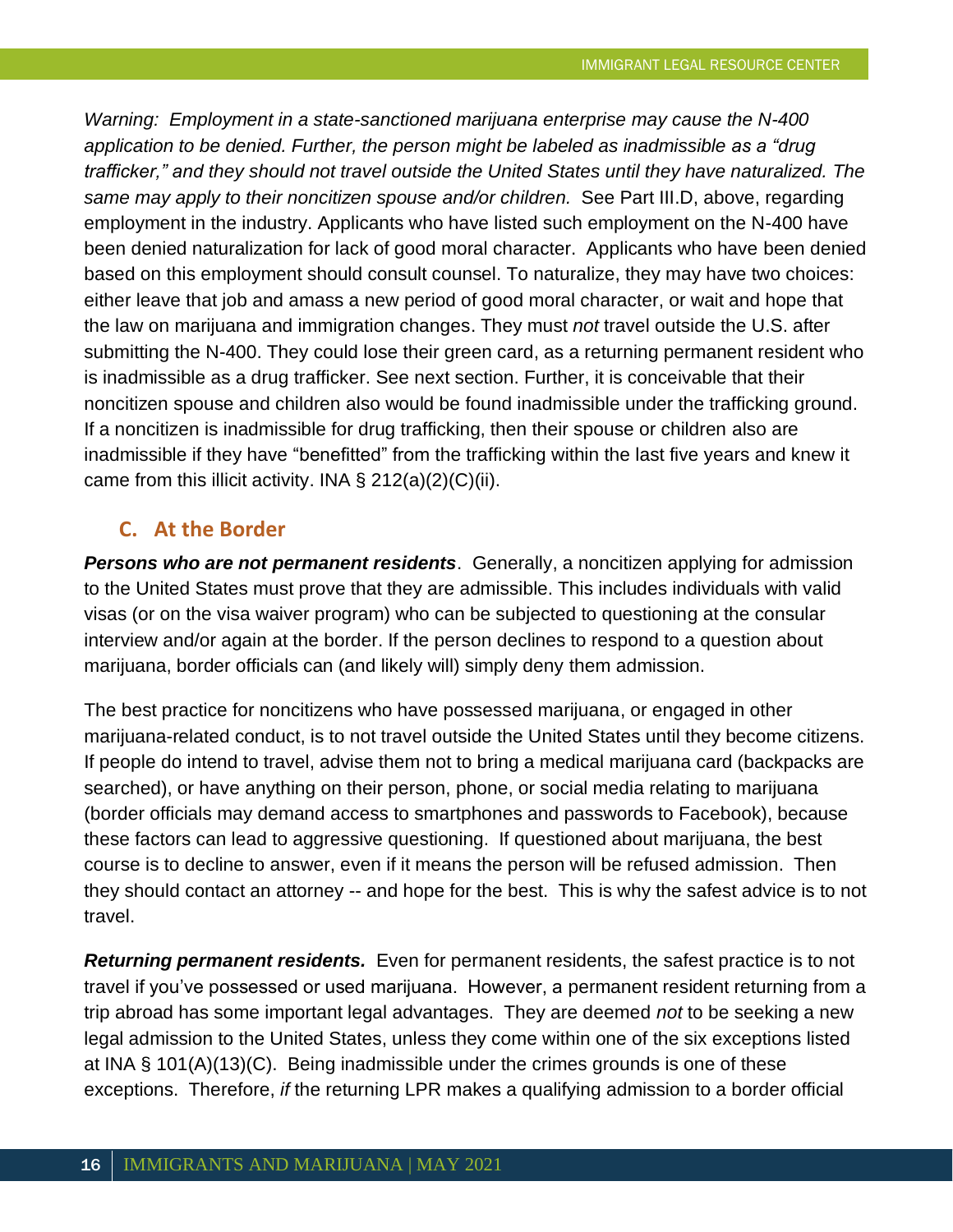that they possessed marijuana, they will be found to come within INA § 101(a)(13)(C)(v), and they can be denied admission. However, the government has the burden of *proving* that a returning LPR comes within INA § 101(a)(13)(C).<sup>33</sup> It would appear that if the LPR declines to either answer questions or admit conduct, then the government cannot prove that INA § 101(a)(13)(C) applies, and eventually they must let them re-enter. (Compare this to other immigrants at the border, discussed above, who may be denied admission if they decline to answer a question.)

If the person *already* has been found inadmissible – for example, if USCIS denied their naturalization application based on an admission of conduct, or employment relating to marijuana – travel is truly dangerous. The person already may come within INA § 101(a)(13)(C) exception, for having admitted a drug offense or for there being reason to believe they are a drug trafficker (employment). Even if the person does not make further admissions at the border and is permitted to re-enter, later they could be charged with being deportable for having been inadmissible at last entry under INA § 237(a)(1).

## **D. Removal Proceedings: LPR Cancellation of Removal and Other Defensive Relief**

Related to the issue of having to answer questions in affirmative applications for benefits, is the issue of having to answer questions in defensive applications for relief from removal. This can be a complex topic that is only briefly addressed here. In removal proceedings, while the applicant is on the stand, ICE may try to elicit damaging admissions that can destroy eligibility for the relief. An admission that one has possessed marijuana, or a conviction arising from a single incident involving 30 grams or less of marijuana, does not cause deportability, but does cause inadmissibility and that in turn can affect eligibility for relied.

The same strategies apply. Instruct the person not to respond to the dangerous question. If necessary, have the person take the Fifth Amendment and decline to admit a federal offense. See discussion at Part IV.B, above.

## **1. LPR Cancellation of Removal and** *Barton v. Barr*

An applicant for LPR cancellation must show that they have accrued seven years of continuous residence since admission in any status, before either (1) a Notice to Appear is served on the applicant, or (2) the applicant commits certain offenses. See INA § 240A(a)(2), (d). When either of those events occurs, the applicant will stop accruing time toward the required seven years; practitioners may say that the seven-year "clock" has stopped. If this happens before the person has accrued the seven years, they are not eligible for LPR cancellation.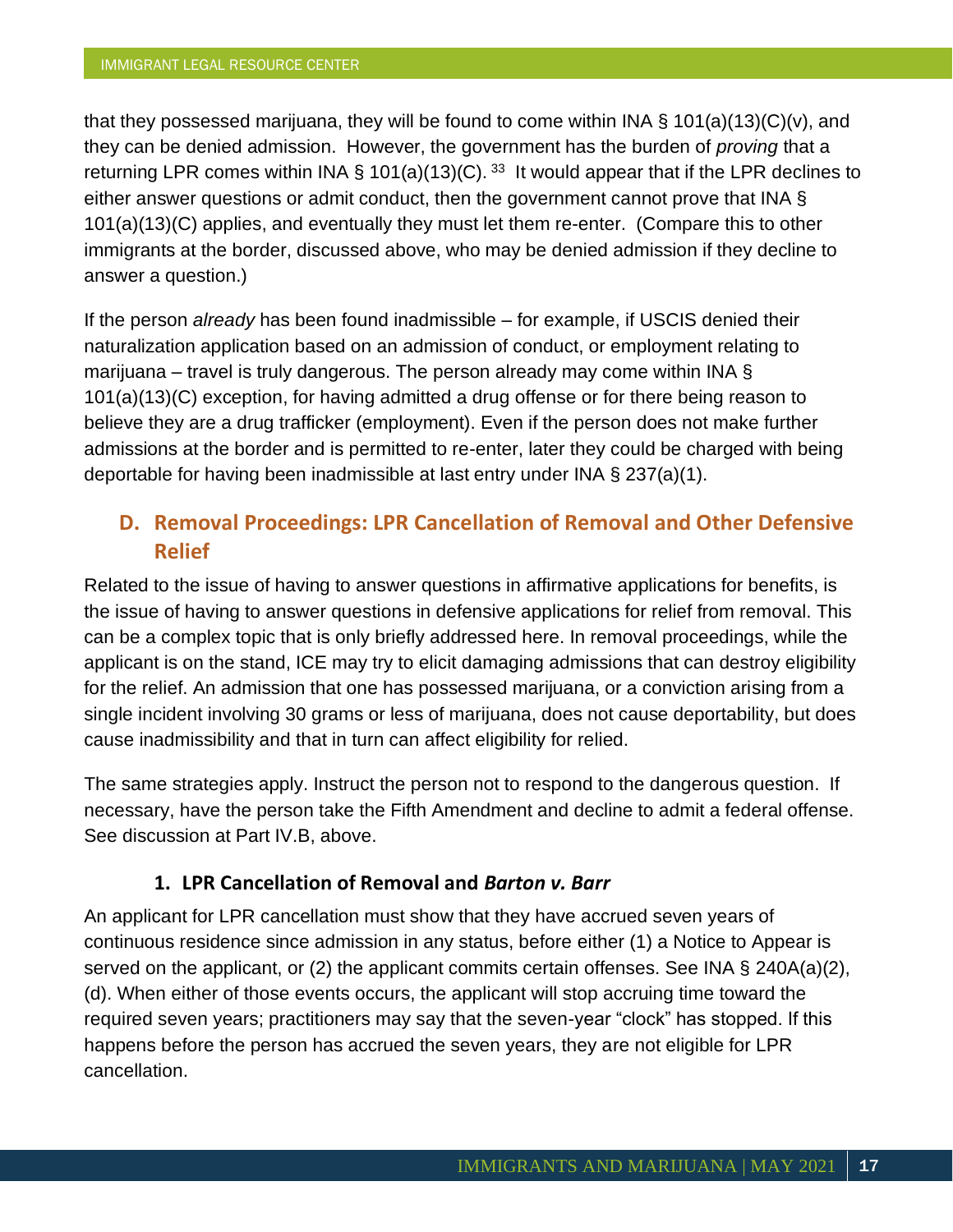The Supreme Court held that if a cancellation applicant is described in certain criminal *inadmissibility* grounds at INA § 212(a)(2), then the clock stops as of the date that the person *committed* the relevant offense. (This is the Court's ruling even if the person was admitted to the U.S. and so was not subject to the grounds of inadmissibility.) *Barton v. Barr*, 140 S.Ct. 1442 (2020). For example, a person is described in the controlled substance inadmissibility ground if they are convicted of, or formally admit to committing, a qualifying controlled substance offense, including possession of marijuana. (Remember that for the inadmissibility ground, there is no exception for a single incident involving 30 grams or less of marijuana.) Once the conviction or admission occurs, their seven-year clock is deemed to have stopped as of the date that the conduct took place (not the date that the conviction or admission took place).

ICE may try to elicit an "admission" from your client during or before removal proceedings, in an attempt to disqualify them from relief.

*Example*: Marco was admitted to the United States on a border crossing card in 2010 and became a permanent resident in 2012. He became deportable for a conviction of a domestic violence offense in 2018. He was served with a Notice to Appear in 2019. Marco has the seven years of continuous residence between the date he was admitted into the United States in 2010 and the date of the service of the NTA in 2019.

In 2021, he has his hearing for LPR cancellation. The ICE attorney asks him, "Have you ever used marijuana?" If Marco were to say, "I tried it a few times in 2015 after it became legal, but I never really liked it," ICE could assert that he is no longer eligible for LPR cancellation: he is described in the inadmissibility ground (because he admitted the elements of a controlled substance offense) and the admitted conduct occurred in 2015, before he had accrued the seven years.

This is a novel situation, and advocates can investigate various strategies, depending also on the facts of the case. See further discussion of these strategies at Part IV, above. For example:

- As part of the case preparation, inform Marco about the penalties of discussing marijuana or any drug with immigration authorities, *before* asking him any questions about drug use. Practice responses to this kind of question;
- Object to the fact that the ICE attorney is on a fishing expedition with no related evidence, and state that the burden is not on the respondent to address it;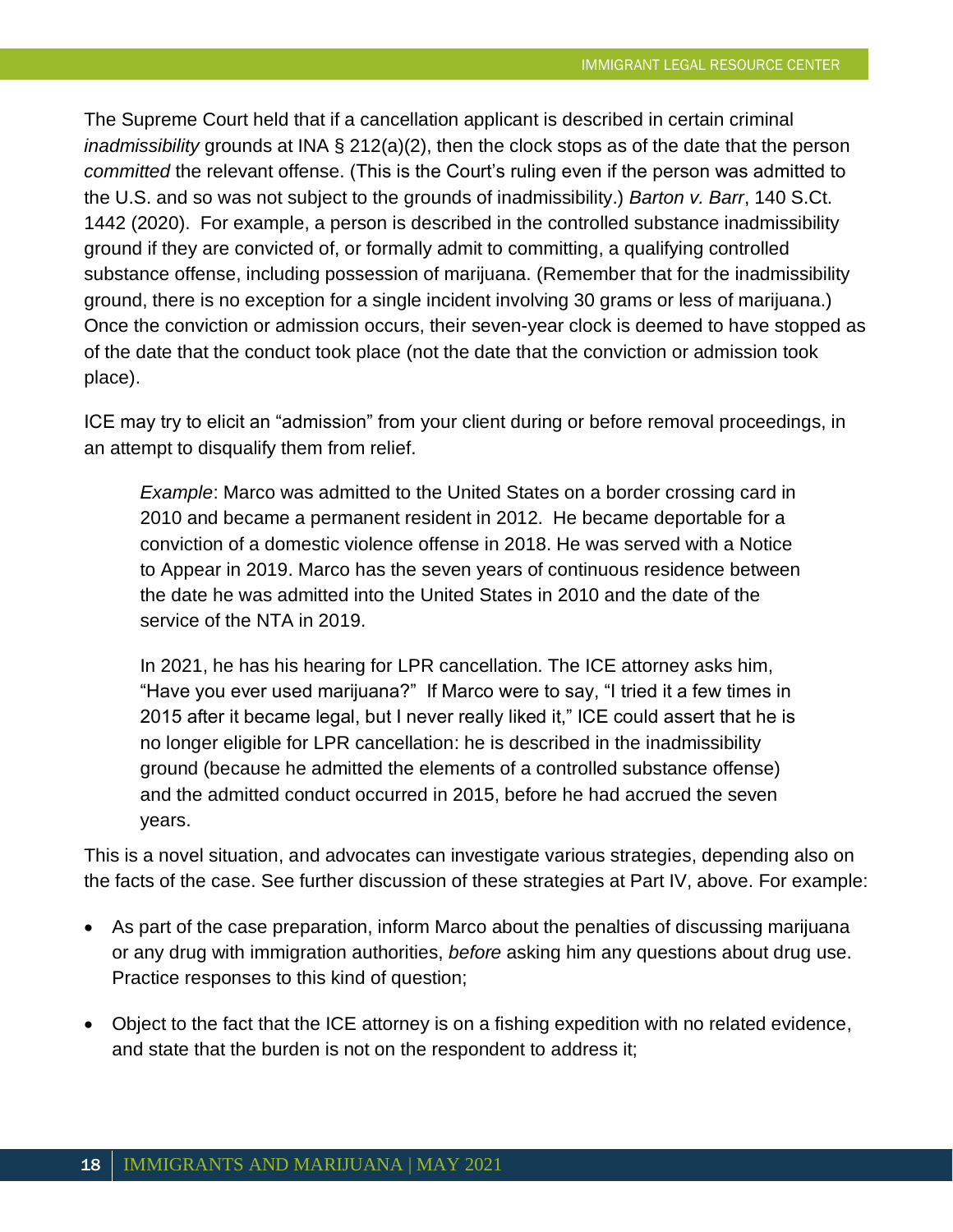- Tell Marco beforehand not to answer the question if asked at the hearing. He himself can decline to answer, or ask him just to pause so that you can intercede and state that he will decline to answer. If necessary, invoke the Fifth Amendment on his behalf (you may have to do this for each individual question) or have him do it;
- Explain to the judge what ICE is attempting to do. Assure the judge that Marco is not trying to hide information. If needed, invite the judge to take the negative inference from his silence and assume that Marco tried "legal" marijuana. Explain why that does not "stop the clock" (or act as a negative discretionary factor, given that a reasonable person would think it is legal.).
- If Marco did answer the ICE question, assert that this was not a qualifying admission that stops the clock, based on any of the reasons discussed in Part IV.C, above (for example, in this exchange, ICE did not inform Marco of all of the elements of the offense). You can make the objection at the time Marco answers. Or it may be preferable to wait to see if the judge makes an adverse ruling based on the admission and, if so, make the objection at the end of the removal hearing.

## **2. Other Forms of Cancellation of Removal, and Any Relief Requiring Good Moral Character**

To qualify for non-LPR cancellation, among other things the person must have accrued 10 years of continuous physical presence immediately preceding the date of application, and 10 years of good moral character counting backward from the immigration judge or BIA's decision. INA 240A(b)(1), (d).

The "clock" for the ten years of continuous physical presence is the same as for the seven years required for LPR cancellation. Under INA § 240A(d), it will stop as of the date the person committed an offense that ultimately made them inadmissible under the crimes grounds. This includes admitting having possessed marijuana at some point during the ten years. The ten years of good moral character also end in this way, although for good moral character an admission of a single incident involving simple possession of 30 grams or less of marijuana is not an automatic bar.

VAWA cancellation has somewhat similar requirements requiring three years of physical presence and good moral character, although with possible waivers. INA 240A(b)(2), (d).

These cancellation applicants face the same threat as the applicant for LPR cancellation. If ICE is able to elicit a formal admission that they used marijuana during the period for which physical presence or good moral character must be shown, they will no longer be eligible. The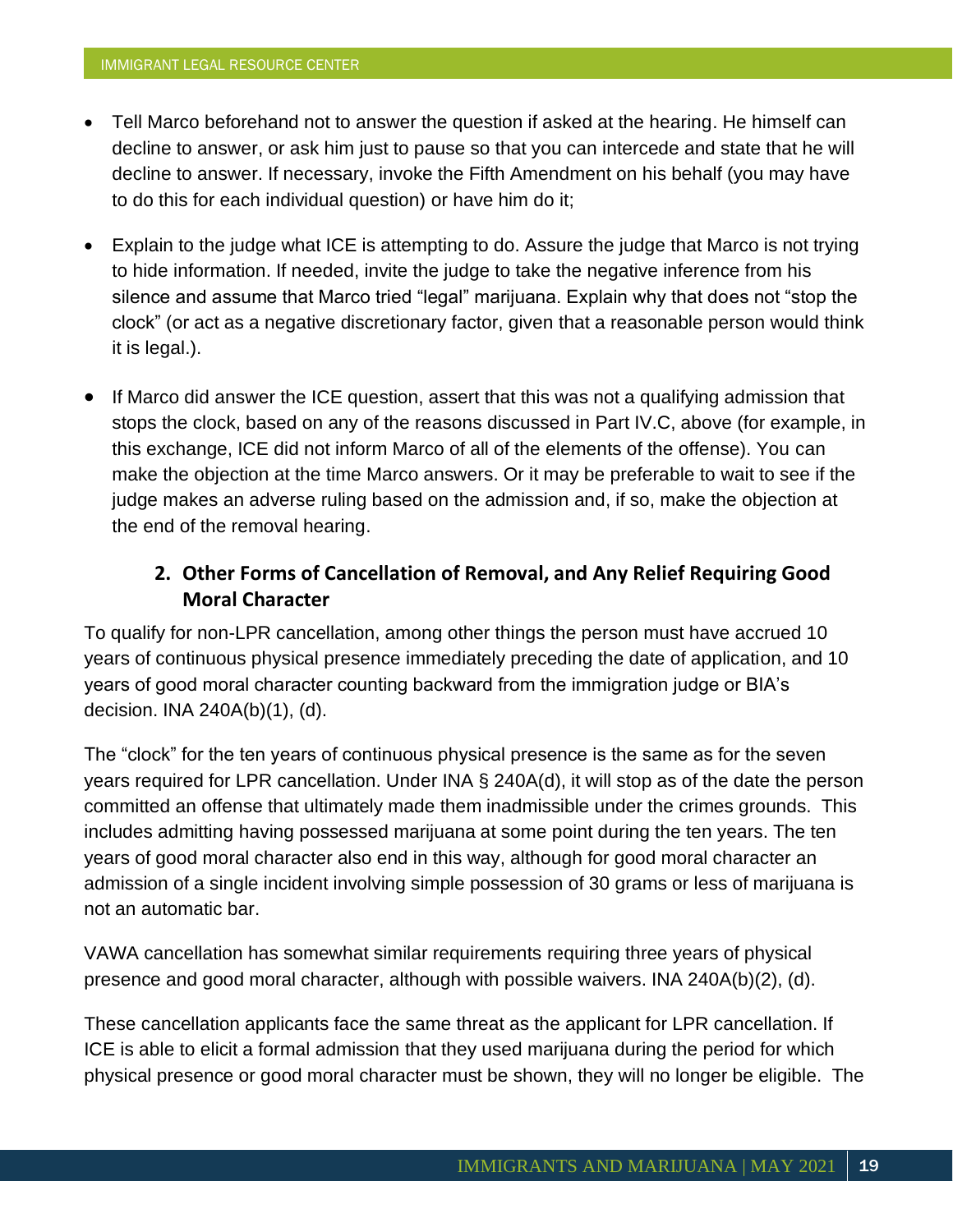same defense strategies may protect them. See discussion in Part 1 dealing with LPR cancellation, above and see Part IV, above.

# **VI. Is Your State Definition of Marijuana Broader Than the Federal Definition, and Therefore Not a Federal Controlled Substance Offense?**

This defense can be used to assert that a client's conviction involving marijuana does not come within the controlled substance grounds of inadmissibility and deportability. Advocates can consider arguments that this might also be applicable to an admission.

For this defense, the first thing to do is to identify how the state statute or other law at issue defined marijuana at the time of conviction. If your definition *includes* "mature stalks" of the cannabis plant, and/or "hemp" (part of the cannabis plant that contains no more than 0.3% THC), then this defense is worth investigating.

The defense is based on the categorical approach. For more information on that analysis, see cases and online resources.<sup>34</sup> In brief, every criminal law term that appears in removal grounds (e.g., controlled substance, crime involving moral turpitude, burglary) has a technical, federal definition, referred to as the "generic" offense definition. The categorical approach determines whether the offense that the noncitizen was convicted of sufficiently matches that generic definition, such that it makes the person removable.

In Step One of the categorical approach, we compare the elements of the generic definition of the term in the removal ground, to the elements of the criminal statute of which our client was convicted. We do not look at what our client actually did or pled guilty to. Instead, we consider *all possible conduct* that has a realistic probability of being prosecuted under that criminal statute, and compare *that* to the generic definition. We hope to find that the criminal statute is "overbroad," meaning that the statute reaches some conduct that is not covered by the generic definition.

The federal, generic definition of marijuana includes the entire cannabis plant, *except*:

- It has long excluded "mature stalks" of the plant (see 21 USC § 802(16)(B)), and
- As of December 20, 2018, under the Hemp Farming Act, the definition at § 802(16)(B) also excludes "hemp," which is defined at 7 USC § 1639o as any part of the plant that contains no more than 0.3% of THC.

So, federal law does not reach any cannabis with 0.3% or less of THC, *or* any mature stalks at all, regardless of percent of THC. This makes the generic definition of marijuana a bit narrow, which we want, since the goal is to find that our state definition of marijuana is broader.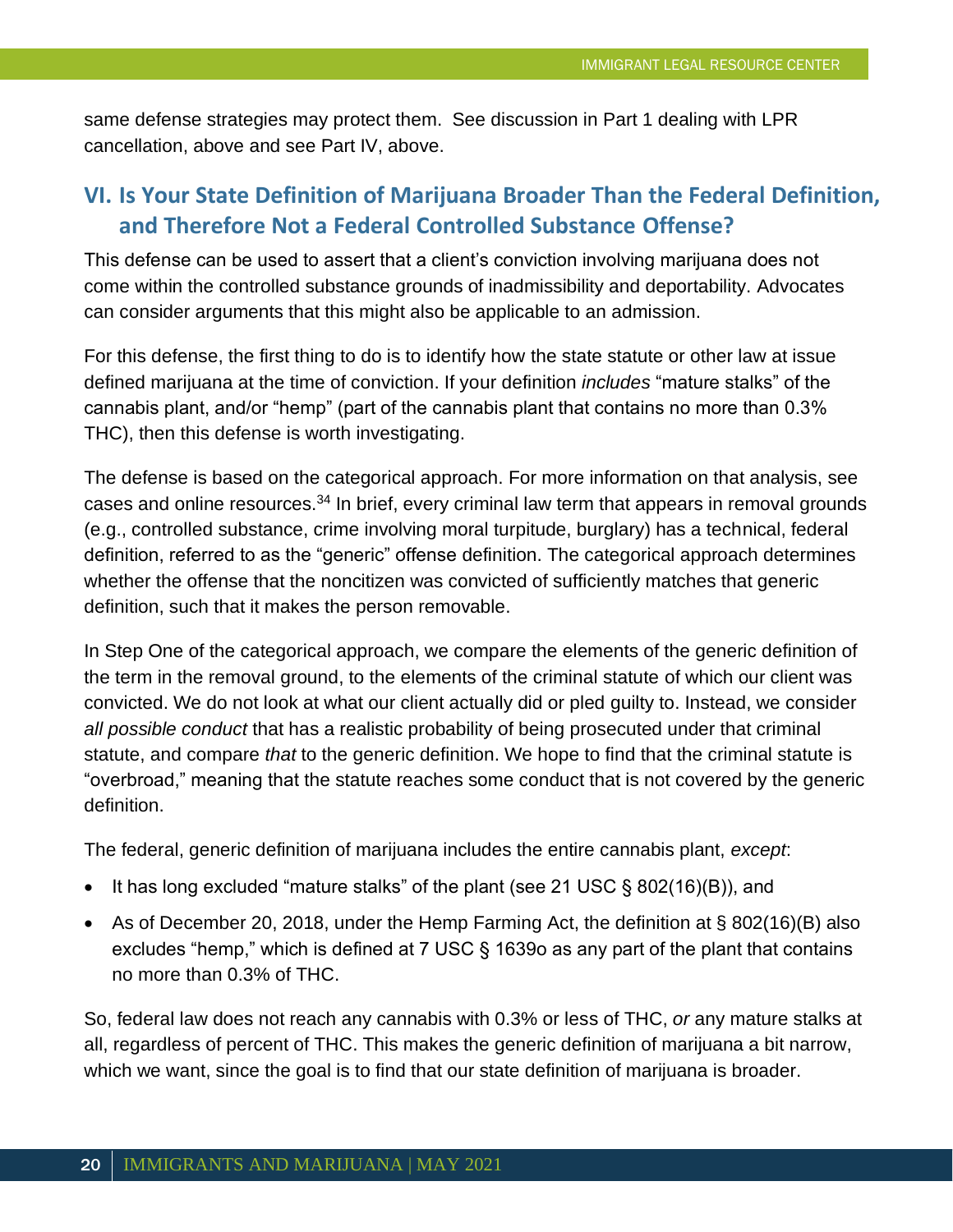Next, we compare the generic definition to the state's definition of marijuana. Consider the definition under Florida Statute §§ 893.02(2), (3). Like the federal statute, for years Florida excluded mature stalks from its definition, until in 1978 it decided to add them back in. In *Matter of Guadarrama*, 27 I&N Dec. 560 (BIA 2019), the respondent was convicted in Florida of possession of 20 grams of marijuana, and was found to be inadmissible. On appeal, he argued that he was not inadmissible, because marijuana as defined by Florida law is overbroad as a federally-defined controlled substance: the Florida definition (which includes mature stalks) is broader than the federal definition (which does not). The BIA acknowledged that under the plain language of the Florida statute, the Florida definition of marijuana is overbroad. The reasoning is:

- *Federal, generic definition of "marihuana."* Under 21 USC 802, marihuana includes all parts of the cannabis plant except for mature stalks and hemp.
- *Florida definition of marijuana, Fl Stat* 893.02(2), (3) *.* This includes all parts of the cannabis  $\blacksquare$ plant, including mature stalks, but not including hemp.
- *Result:* On its face, the Florida offense of possessing marijuana is "overbroad" because it includes possessing a substance (mature stalks of marijuana, minus those that qualify as hemp) that is not punished under federal law.

However, the BIA denied Mr. Guadarrama's case. Under the categorical approach, along with showing that a state statute reaches conduct not covered by the generic definition, one also must show a "realistic probability" that this conduct actually will be prosecuted, and that the conduct was not just proposed as an exercise in "legal imagination."<sup>35</sup> This can be done by producing an actual case where that conduct was prosecuted. In addition, in most jurisdictions, this showing is made if the clear language of the statute describes conduct not in the generic definition. In *Guadarrama*, the BIA reaffirmed its stance that the language of a state statute alone is not enough to establish a "realistic probability" of persecution. The person must present actual prosecutions, in this case cases involving mature stalks. Mr. Guadarrama did not present this, and the BIA denied his case.

Most circuit courts of appeals disagree with the BIA, however. They permit clear statutory language to demonstrate a realistic probability of prosecution, and would have found that Mr. Guadarrama was not deportable. For example, the Eighth Circuit recently considered this same fact situation involving Florida's definition of marijuana. The court acknowledged that case examples are required if a statute is ambiguous or vague. "But when the statute's reach is clear on its face, it takes no 'legal imagination' or 'improbable hypotheticals' to understand how it may be applied and to determine whether it covers conduct an analogous federal statute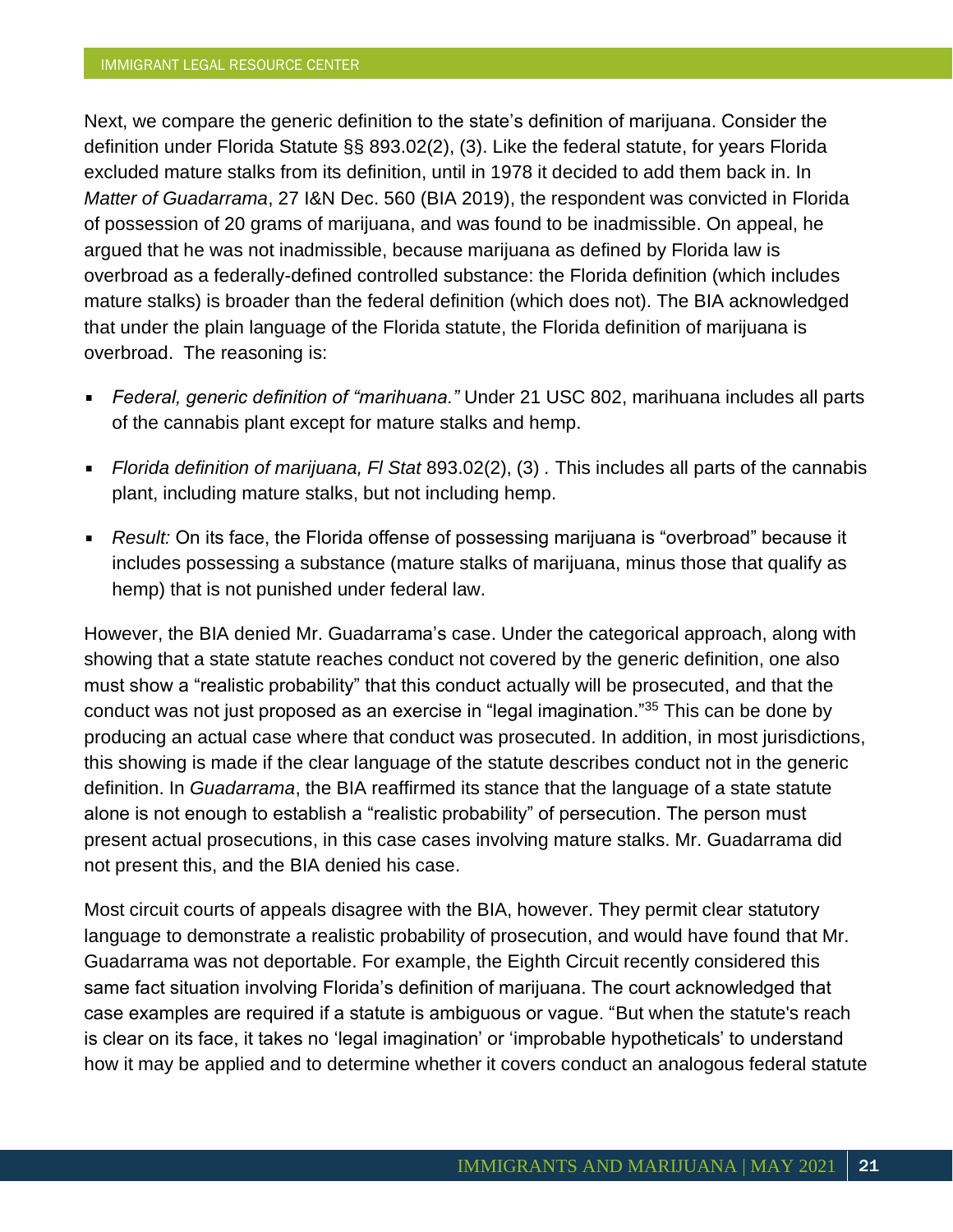does not." *Gonzalez v. Wilkinson,* 990 F.3d 654, 660 (8th Cir. 2021). The Eighth Circuit found that the person was not deportable based on the Florida marijuana conviction.

The Eighth Circuit noted that the First, Second, Third, Fourth, Ninth, and Tenth Circuits, and Sixth Circuit in unpublished opinions, also have held that clear statutory language alone, without case examples, is sufficient to prove realistic probability of prosecution.<sup>36</sup> The Eleventh Circuit had held that as well; in *Matter of Guadarrama* the BIA asserted that it had abandoned the position, but that is debatable.<sup>37</sup> The Supreme Court has relied on clear statutory language to establish realistic probability, including in controlled substance cases, although without discussion.<sup>38</sup> The Fifth Circuit, like the BIA, requires case examples.<sup>39</sup>

Consider the California definition of marijuana, at H&S C § 11018. That definition used to exclude mature stalks, until Proposition 64 ended that exclusion and re-included mature stalks as of November 9, 2016.<sup>40</sup> This is the same progression as Florida's statute, and in *Matter of Guadarrama* the BIA acknowledged that the Florida statutory definition was overbroad on its face. But while the BIA denied Mr. Guadarrama because he failed to produce case examples to show a realistic probability of prosecution, the Ninth Circuit (and most other jurisdictions) find that clear statutory language alone is sufficient to meet that requirement. Therefore, the California definition of cannabis should be held to be overbroad. The California statute, § 11018, is not divisible; among other things, it is not phrased in the alternative, one of which involves mature stalks. Therefore, the California definition is overbroad and indivisible, and no California cannabis conviction from on or after Proposition 64's effective date of November 9, 2016 should be held a controlled substance conviction for immigration purposes. There is no precedent at this time, however.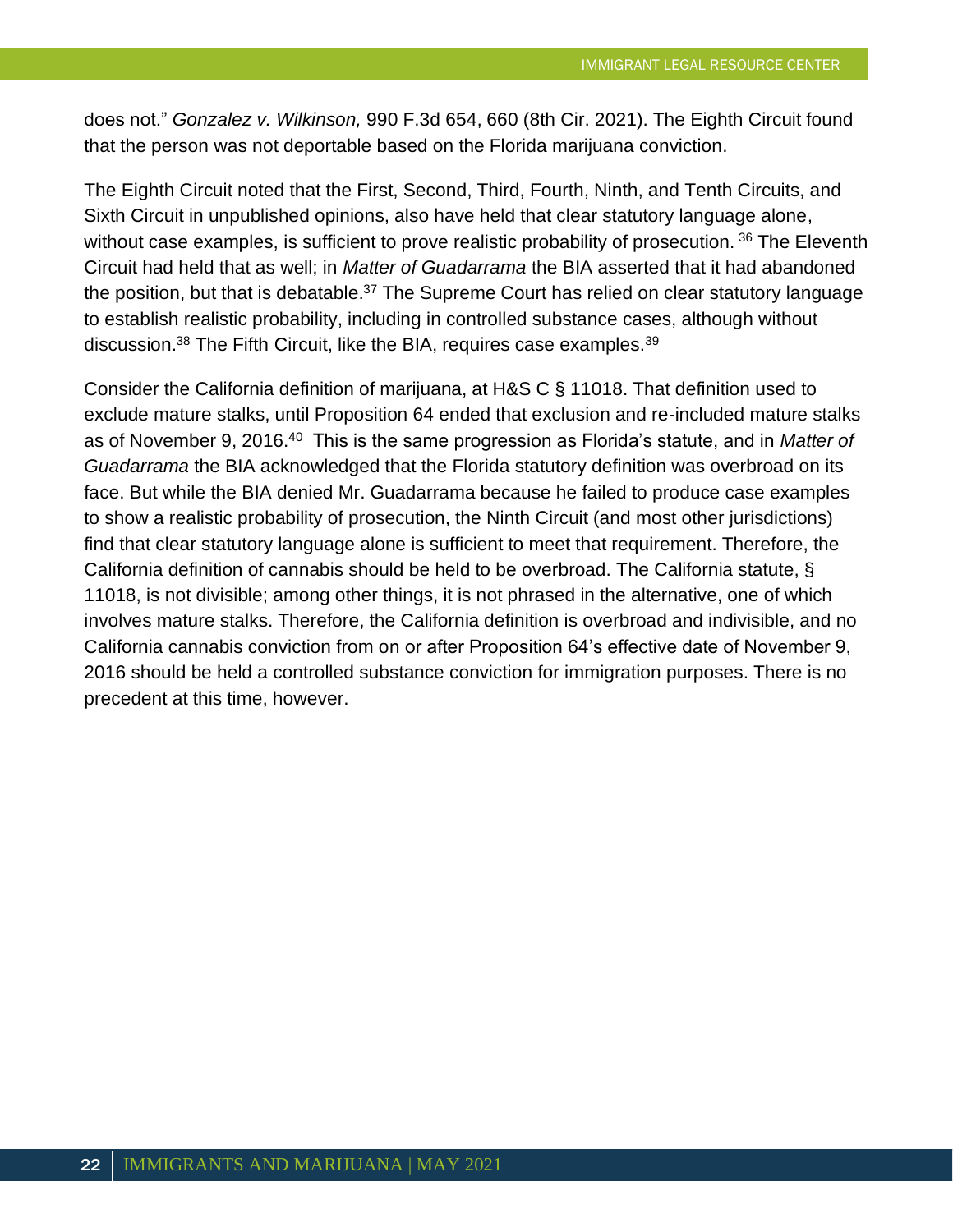#### **End Notes**

<sup>1</sup> Matt Adams is the Legal Director of the Northwest Immigrant Rights Project, in Seattle. Kathy Brady is Senior Staff Attorney at the Immigrant Legal Resource Center, in San Francisco. Zachary Nightingale is a partner at the law firm of Van Der Hout LLP, in San Francisco.

The Immigrant Legal Resource Center is a national, nonprofit resource center that provides legal trainings, educational materials, and advocacy to advance immigrant rights. The mission of the ILRC is to work with and educate immigrants, community organizations, and the legal sector to continue to build a democratic society that values diversity and the rights of all people. For the latest version of this practice advisory, please visit [www.ilrc.org.](http://www.ilrc.org/) For comments regarding the content of this advisory, please contact Kathy Brady at [kbrady@ilrc.org.](mailto:kbrady@ilrc.org)

<sup>2</sup> Medical marijuana alone is legal in Arkansas, Connecticut, Delaware, Florida, Hawaii, Louisiana, Maryland, Minnesota, Mississippi (voted for), Missouri, New Hampshire, North Dakota, Ohio, Oklahoma, Pennsylvania, Rhode Island, Utah, West Virginia.

<sup>3</sup> Recreational and medical marijuana is legal in Alaska, Arizona, California, Colorado, Illinois, Maine, Massachusetts, Michigan, Montana, Nevada, New Jersey, New Mexico (6/29/21), New York, Oregon, South Dakota (7/1/21), Vermont, Virginia (7/1/21), and Washington, as well as the District of Columbia.

<sup>4</sup> *Gonzales v. Raich*, 545 U.S. 1 (2005)

<sup>5</sup> See controlled substance deportability ground and exception at INA § 237(a)(2)(B)(i) [8 USC § 1227].

<sup>6</sup> See controlled substance inadmissibility ground at INA § 212(a)(2)(I)(ii) [8 USC § 1182]

<sup>7</sup> See, e.g., *United States v. Reveles-Espinoza*, 522 F.3d 1044 (9th Cir. 2008).

<sup>8</sup> See 21 USC § 841(b)(4), discussed in *Moncrieffe v. Holder*, 569 U.S. 184, 193-99 (2013).

<sup>9</sup> See, e.g., *Matter of Khourn*, 21 I&N Dec. 1041 (BIA 1997).

<sup>10</sup> See *Matter of Devison*, 22 I&N Dec. 1362 (BIA 2000) (*en banc*) (juvenile), Matter of J.M. Acosta, 27 I&N Dec. 420 (BIA 2018)(appeal of right) and Matter of Mohamed, 27 I&N Dec. 92 (BIA 2017) (diversion)**.**

<sup>11</sup> See ILRC, *What Qualifies as a Conviction for Immigration Purposes?* (2019) at [www.ilrc.org/chart.](http://www.ilrc.org/chart)

<sup>12</sup> See, e.g., *Matter of Pickering*, 23 I&N Dec. 621 (BIA 2003).

<sup>13</sup> See DACA materials at [www.ilrc.org/daca](http://www.ilrc.org/daca) and see discussion of *Nunez-Reyes v. Holder*, 646 F.3d 684 (9th Cir. 2011) (en banc) at ILRC, *Practice Advisory: Lujan and Nunez, July 14, 2011* (2011) at <https://www.ilrc.org/practice-advisory-lujan-nunez-july-14-2011>

<sup>14</sup> Contact Rose Cahn at rcahn@ilrc.org.

<sup>15</sup> See, e.g., discussion in *Rojas-Garcia v. Ashcroft*, 339 F.3d 814, 823-24 (9th Cir. 2003).

<sup>16</sup> See Yakowicz, "U.S. Cannabis Sales Hit §17.5 Billion as More Americans Consume Marijuana Than Ever Before," *Forbes* (March 3, 2021) at [https://www.forbes.com/sites/willyakowicz/2021/03/03/us-cannabis](https://www.forbes.com/sites/willyakowicz/2021/03/03/us-cannabis-sales-hit-record-175-billion-as-americans-consume-more-marijuana-than-ever-before/?sh=3446b74b2bcf)[sales-hit-record-175-billion-as-americans-consume-more-marijuana-than-ever-before/?sh=3446b74b2bcf.](https://www.forbes.com/sites/willyakowicz/2021/03/03/us-cannabis-sales-hit-record-175-billion-as-americans-consume-more-marijuana-than-ever-before/?sh=3446b74b2bcf)

<sup>17</sup> See, e.g., discussion in *Garcia-Andrade v. Holder*, 395 F. App'x 417 (9th Cir. 2010) (unpublished) (under 8 CFR 1240.8(d), a prior expunged conviction for possessing marijuana is not sufficient evidence to put the burden on the defendant to prove that they did *not* use marijuana; also, the defendant's assertion of the Fifth Amendment is not enough to prove that they are statutorily barred from establishing good moral character required for non-LPR cancellation, as that requires an admission or conviction).

<sup>18</sup> See further discussion in Kesselbrenner and Rosenberg, *Immigration Law and Crimes,* §§ 3.2-3.6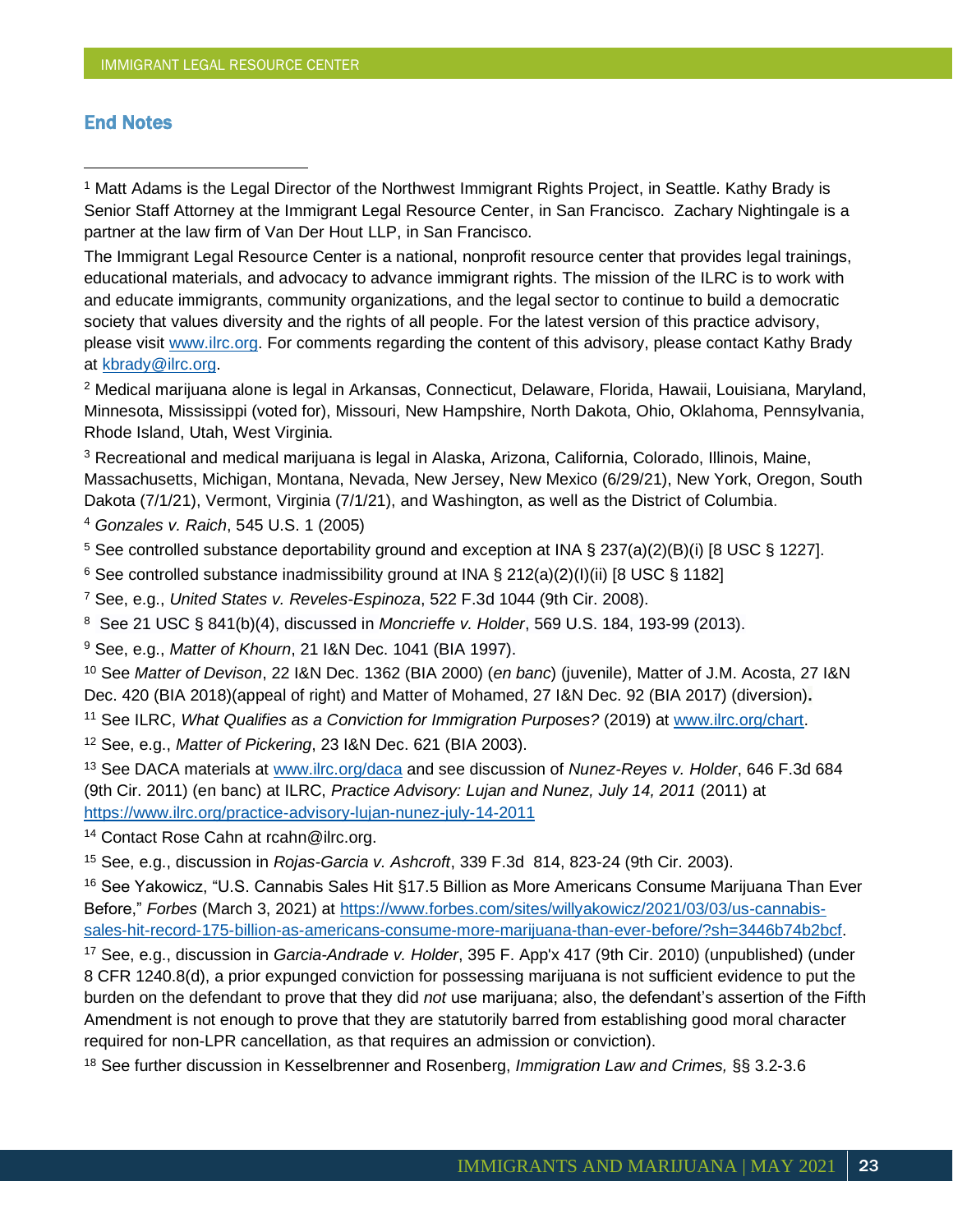<sup>19</sup> *Matter of G-*, [6 I&N Dec. 9](http://127.0.0.1:49152/mb/lpext.dll?f=FifLink&t=document-frame.htm&l=jump&iid=Immigration%20(BIA,%20AAO,%20etc.)%20Precedent%20Decisions&d=I_N%7C6%7C9%7C&sid=79a8235f.2a96a3b8.0.0#JD_IN69) (BIA 1953); *Matter of G-*, [1 I&N Dec. 225](http://127.0.0.1:49152/mb/lpext.dll?f=FifLink&t=document-frame.htm&l=jump&iid=Immigration%20(BIA,%20AAO,%20etc.)%20Precedent%20Decisions&d=I_N%7C1%7C225%7C&sid=79a8235f.2a96a3b8.0.0#JD_IN1225) (BIA 1942); *Matter of M-C-*, [3 I&N](http://127.0.0.1:49152/mb/lpext.dll?f=FifLink&t=document-frame.htm&l=jump&iid=Immigration%20(BIA,%20AAO,%20etc.)%20Precedent%20Decisions&d=I_N%7C3%7C76%7C&sid=79a8235f.2a96a3b8.0.0#JD_IN376)  [Dec. 76](http://127.0.0.1:49152/mb/lpext.dll?f=FifLink&t=document-frame.htm&l=jump&iid=Immigration%20(BIA,%20AAO,%20etc.)%20Precedent%20Decisions&d=I_N%7C3%7C76%7C&sid=79a8235f.2a96a3b8.0.0#JD_IN376) (BIA 1947).

<sup>20</sup> *Matter of B-M-*, 6 I&N Dec. 806 (BIA 1955); *Matter of A-*, 3 I&N Dec. 168 (BIA 1948); *Matter of Espinosa*, 10 I&N Dec. 98 (BIA, 1962). *Matter of G-M-*, [7 I&N Dec. 40](http://127.0.0.1:49152/mb/lpext.dll?f=FifLink&t=document-frame.htm&l=jump&iid=Immigration%20(BIA,%20AAO,%20etc.)%20Precedent%20Decisions&d=I_N%7C7%7C40%7C&sid=79a8235f.2a96a3b8.0.0#JD_IN740) (Att'y Gen. 1956); *Matter of E-N-*, [7 I&N Dec.](http://127.0.0.1:49152/mb/lpext.dll?f=FifLink&t=document-frame.htm&l=jump&iid=Immigration%20(BIA,%20AAO,%20etc.)%20Precedent%20Decisions&d=I_N%7C7%7C153%7C&sid=79a8235f.2a96a3b8.0.0#JD_IN7153)  [153](http://127.0.0.1:49152/mb/lpext.dll?f=FifLink&t=document-frame.htm&l=jump&iid=Immigration%20(BIA,%20AAO,%20etc.)%20Precedent%20Decisions&d=I_N%7C7%7C153%7C&sid=79a8235f.2a96a3b8.0.0#JD_IN7153) (BIA 1956).

21 *Matter of K-*, 7 I&N Dec. 594 (BIA 1957). *Matter of K-*, 9 I&N Dec. 715 (BIA 1962); *Matter of G-M-*, 7 I&N Dec. 40 (AG 1956).

<sup>22</sup> *Pazcoguin v. Radcliffe*, 292 F.3d 1209 (9th Cir. 2002).

<sup>23</sup> *Matter of D-S-*, [1 I&N Dec. 553](http://127.0.0.1:49152/mb/lpext.dll?f=FifLink&t=document-frame.htm&l=jump&iid=Immigration%20(BIA,%20AAO,%20etc.)%20Precedent%20Decisions&d=I_N%7C1%7C553%7C&sid=79a8235f.2a96a3b8.0.0#JD_IN1553) (BIA 1943) (attempt to smuggle not a crime); 22 CFR § 40.21(a).

<sup>24</sup> See, e.g., *Matter of E.V.*, 5 I&N Dec. 194 (BIA 1953); *Matter of Winter*, 12 I&N Dec. 638 (BIA 1967, 1968), *Matter of Seda*, 17 I&N Dec. 550 (BIA 1980). The BIA has held that, depending on the constitutional protections provided, some state "infractions" or "offenses" do not amount to a conviction for immigration purposes. See *Matter of Cuellar,* 25 I&N Dec. 850 (BIA 2012) and ILRC, *Arguing that a California Infraction is Not a Conviction* (2012) at [www.ilrc.org/crimes.](http://www.ilrc.org/crimes) Counsel can investigate arguments that the person cannot be found inadmissible based on a guilty plea or subsequent admission in this context, because charges resulted in a disposition less than a conviction.

<sup>25</sup> *Matter of MU*, 2 I&N Dec. 92 (BIA 1944) (juvenile admission does not cause inadmissibility as a crime involving moral turpitude). This is in keeping with the BIA's consistent holdings "that acts of juvenile delinquency are not crimes … for immigration purposes. *Matter of Devison*, 22 I&N Dec. 1362 BIA 2000) (*en banc*). See also ILRC, *What are the Immigration Consequences of Delinquency?* (March 2020) at [https://www.ilrc.org/sites/default/files/resources/imm\\_consequences\\_of\\_delinq\\_3.30.20.pdf](https://www.ilrc.org/sites/default/files/resources/imm_consequences_of_delinq_3.30.20.pdf)

<sup>26</sup> See INA § 212(a)(2)(C), 8 USC § 1182(a)(2)(C) and see Junck, *The Impact of Drug Trafficking on Unaccompanied Minor Immigration Cases* (2015, Vera Institute) at

[https://www.ilrc.org/sites/default/files/resources/impact\\_drug\\_trffk\\_unacomp\\_minor\\_cases-20180719.pdf](https://www.ilrc.org/sites/default/files/resources/impact_drug_trffk_unacomp_minor_cases-20180719.pdf)

<sup>27</sup> See, e.g., *Rice v. Holder*, 597 F.3d 952, 956 (9th Cir. 2010) (use, under the influence are not federal offenses), overturned on other grounds by *Nunez-Reyes v. Holder*, 646 F.3d 684, 695 (9th Cir. 2011) (which noted that being under the influence is not a possession offense or a lesser included offense to possession). See the on-point discussion in *Hernandez-Munoz v. Sessions*, No. 14-72542 (9th Cir. Nov. 6, 2017) (unpublished), where the court held that an applicant for adjustment who admitted to having used marijuana on several occasions was not inadmissible for having admitted the elements of the federal offense of possession, citing cases holding that use of a drug is at most circumstantial evidence of possession.

<sup>28</sup> See *Hernandez-Munoz, supra,* where, based on the language of the inadmissibility ground, the court dismissed the government's argument that the admission imposed a burden on the applicant to prove that he had not possessed marijuana.

<sup>29</sup> Pazcoguin v. Radcliffe, 292 F.3d 1209 (9<sup>th</sup> Cir. 2002).

 $30$  See INA §§ 212(a)(1), 237(a)(2)(B)(2) (current drug addict or abuser); INA § 212(a)(2)(C) (DHS has "reason to believe" the person ever participated in drug trafficking, or benefitted from a noncitizen spouse's or parent's trafficking within the last five years).

<sup>31</sup> Or similar admissions involving marijuana-related offenses that could arise in the context of a naturalization application, such as employment at a dispensary or membership in a collective.

<sup>32</sup> See INA § 237(a)(1), 8 USC § 1227(a)(1).

<sup>33</sup> *Matter of Rivens*, 25 I&N Dec. 623, 626 (BIA 2011).

<sup>34</sup> See, e.g., *Mathis v. United States,* 136 S.Ct. 2243 (2016) and see ILRC, *How to Use the Categorical Approach Now* (Dec. 2019, update forthcoming) available at<https://www.ilrc.org/chart>